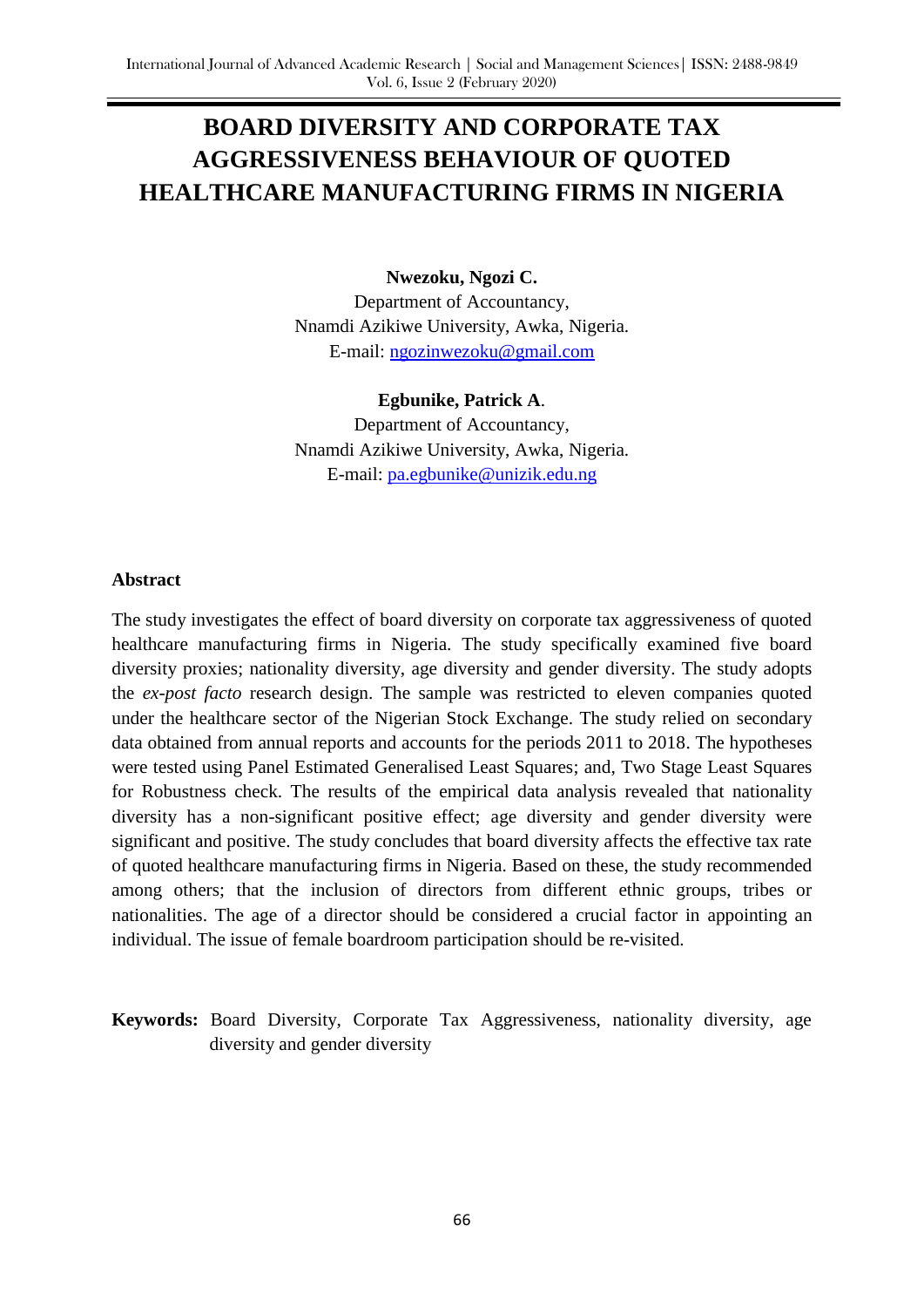#### **INTRODUCTION**

There are several views on board diversity; while some opine that, it entails demographics (such as age, gender, and ethnicity); others, view it as a structural phenomenon (Hoang, Abeysekera, & Ma, 2016). However, there is a consensus that effective boards are composed of individuals with different skills, knowledge, information and power (Conger & Lawler, 2001). They provide a better understanding of the company's market position and more effective in problem solving (Carter, Simkins, & Simpson, 2003). Diversity in the board of directors limits the myopia of decision-making processes (Alfiero, Cane, De Bernardi, & Venuti, 2015), which may result in unhealthy and possibly unethical decisions (Arfken, Bellar, & Helms, 2004). A vast literature indicate that diversity related parameters; such as, gender, age, ethnicity, nationality, educational background, industrial experience and organizational membership (Campbell & Mínguez-Vera, 2008) ultimately determine the effectiveness of the board's composition (Alfiero, Cane, De Bernardi, and Venuti, 2015).

Prior studies have shown that diversity plays a significant role in explaining firm performance and ultimately determining firm value. Carter, Simkins, and Simpson (2003) using a sample of Fortune 1000 firms; reported that gender diversity and nationality diversity had a significant positive relationship with firm value. The literature has taken predominant interest in gender diversity in recent times, with issues such as the "glass ceiling" popping up (Arfken, Bellar, & Helms, 2004). For example, Norway has legislated 40% female board representation with penalties for non-compliance, Spain and Sweden require female board representation of 40% and 25% respectively. Other countries such as France and Canada are following suite (Burke & Vinnicombe, 2008). In developing economies, such as India, China, and Middle East countries (Tunisia and Jordan) there is also emphasis on the importance of female boardroom participation (Singh, 2008).

The tenure diversity of directors is also related to their level of experience and knowledge of the firm (Hafsi & Turgut, 2013). Longer tenures were often associated to familiarity to strategic issues, management team practices and better oversight (Kesner, 1988). However, another school of thought opines that long tenures may jeopardise the independence of the directors and cause board members to become captives of managers (Vafeas, 2003; Finkelstein & Hambrick, 1988).

The age of a director also plays a role in his/her risk-taking posture, which therefore supports or discourages tax aggressiveness behaviour by managers. This follows from risk taking behaviour of the director, as younger directors are more likely to take more risks than older directors (Ramos, 2015).

Non-executive directorship status can also confer some positive benefits to a firm by increasing board independence. Board independence refers to the extent to which a board is composed of non-executive directors who have no relationship with the firm beyond the role of director (Davidson, Goodwin‐Stewart & Kent, 2005). Baysinger and Hoskisson cited in Michelon and Parbonetti (2012) recognised that independent directors are not "homogeneous in terms of specific skills, knowledge, and expertise".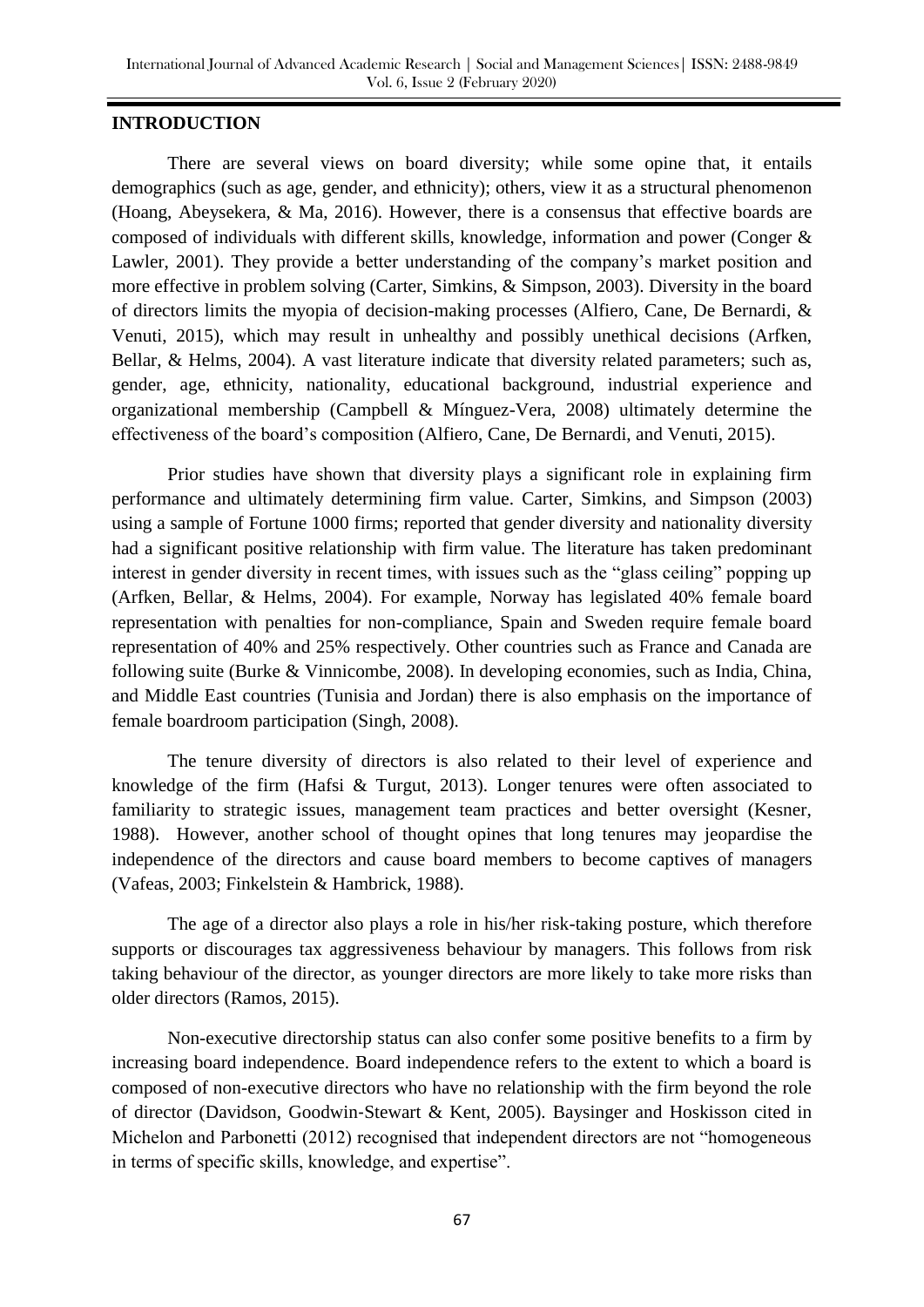Considering duty of the board of directors to maintain transparency, accountability, responsibility, independence, and fairness (Winarsih, Prasetyono, & Kusufi, 2014) they play a crucial role in enshrining or mitigating tax aggressiveness activities (Richardson, Taylor, & Lanis, 2013). Tax aggressiveness is defined as the effort of a company to minimize tax payments using aggressive tax planning activities and/or tax avoidance (Chen, Chen, Cheng, and Shevlin, 2010). According to Budiman and Miharjo (2012), the character of executives has a significant impact on corporate tax avoidance.

However, tax aggressiveness activities are characterized by complexity and obfuscation, and generally difficult to detect (Desai & Dharmapala, 2006). As such, several countries have enacted governance codes aimed at ensuring transparency in corporate behaviour. For instance, in Nigeria codes of corporate governance include the Central Bank of Nigeria (CBN) reviewed Code 2014 for Banks established under the provision of the Bank and Other Financial Institution Act (BOFIA), Security and Exchange Commission (SEC) reviewed code 2011, National Insurance Commission (NAICOM) Code 2009, and, the Pension Commission (PENCOM) Code 2008 (Onyali & Okafor, 2018). Despite these reforms, tax aggressiveness is still in practice in the country and worldwide.

The healthcare sector is vital to the growth and development of any nation. It plays a key role to the health of citizens. The Nigerian pharmaceutical industry was for almost five decades dominated by foreigners; while, the indigenous industry remained non-performing and epileptic. The industry has grown at an average annual rate of between 10 and 15 per cent over the last five years (Pharmaceutical Manufacturing Group of the Manufacturers' Association of Nigeria [PMG-MAN]). In 2009, the estimated size of the total pharmaceuticals and healthcare products market to be in excess of US\$ 2 billion annually (PMG-MAN).

There is evidence that tax aggressiveness behaviour is practiced and prevalent among manufacturing firms in Nigeria (Onyali and Okafor, 2018; Uadiale, and Fagbemi, Ogunleye, 2010). Some firms have maintained high profitability over the years due to efficient tax planning schemes (PwC, 2013).

However, the tax strategy of a firm is a function of not just the internal governance system (Minnick and Niga, 2010), but also the structural make-up which is a reflection of the diversity in the board. According to Conger and Lawler (2001), diversity gives access to a wide range of expertise and information, because "it is unrealistic to expect an individual director to be knowledgeable and informed" on all phases of business. However, there is little empirical evidence on the specific effect of board diversity on corporate tax aggressiveness.

The problem tackled in this study is therefore three-fold: *firstly*, the relatively lack of empiricism on board diversity and tax aggressiveness behaviour within the healthcare sector, as existing studies; such as, Onyali and Okafor (2018), focused on consumer and industrial goods firms; while, Oyenike, Olayinka, and Emeni (2016) focused on listed banks. According to Alfiero, Cane, De Bernardi, and Venuti (2015), the impact of diversity varies with firm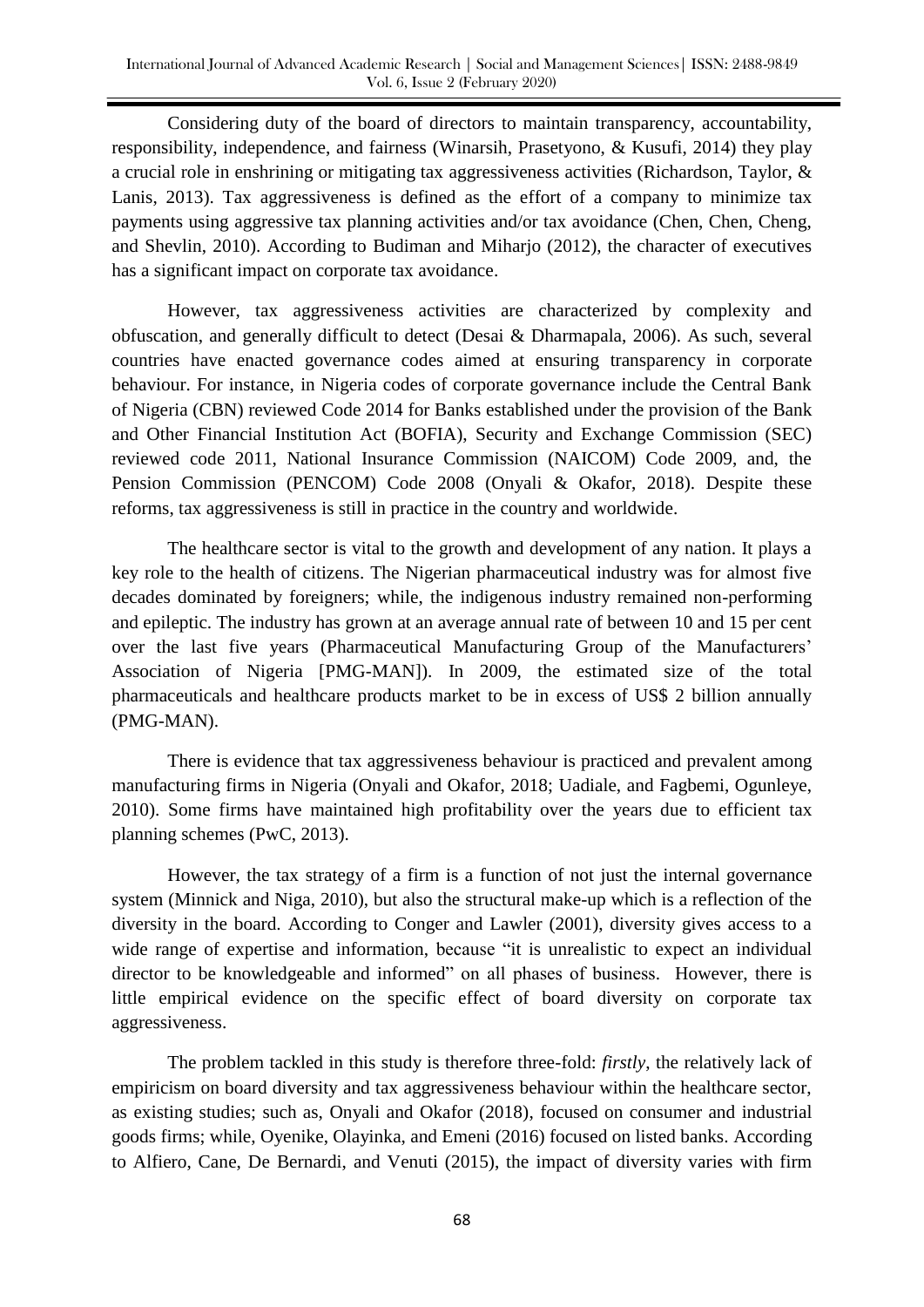characteristics; therefore, it may have positive effect in some instances in others it may have a negative effect.

*Secondly*, existing studies have mainly focused on gender diversity (*cf* Onyali and Okafor, 2018; Oyenike, Olayinka, and Emeni, 2016). A recent study by Osiregbmhe (2017) addressed ethnic and nationality diversity, focused on its effect on financial performance. Also, Opusunju and Ajayi (2016) focused on nationality diversity and corporate social responsibility; while, Olaoti (2016) which addressed gender, ethnicity and nationality diversity of the board directors focused on financial performance of banks.

The third problem is the issue of *endogeneity* in corporate governance studies (Zheka, 2006). As posited by Schultz, Tan, and Walsh (2010), the inconsistent findings in the governance-performance literature is symptomatic of inadequacies in econometric techniques employed when adjusting for all forms of endogeneity. To solve this issue and others (e.g. optimal differences problem, quality signaling, omitted variable bias (Black, Jang, and Kim, 2004); the study employs the instrumental variables approach.

Thus, the study will fill an empirical gap by tackling the above specified problems and investigating the influence of board diversity on corporate tax aggressiveness of quoted healthcare manufacturing firms in Nigeria.

# **Objectives of the Study**

*The broad objective of this study is to ascertain the effect of board diversity on corporate tax aggressiveness behaviour of quoted healthcare manufacturing firms in Nigeria. The specific objectives of the study are as follows, to:*

- *1. Ascertain the effect of nationality diversity on corporate tax aggressiveness behaviour of quoted healthcare manufacturing firms in Nigeria.*
- *2. Examine the effect of age diversity on corporate tax aggressiveness behaviour of quoted healthcare manufacturing firms in Nigeria.*
- *3. Determine the effect of gender diversity on corporate tax aggressiveness behaviour of quoted healthcare manufacturing firms in Nigeria.*

# **REVIEW OF RELATED LITERATURE**

# **Conceptual Framework**

# **Concept of Board Diversity**

Diversity in its simplest form refers to 'differences, differences "can be associated with age, physical appearance, culture, job function or experience, disability, ethnicity, personal style, gender, and religion (Turgut &Hafsi, 2008). Diversity refers to a wide range of people different from each other (ACCA, 2015).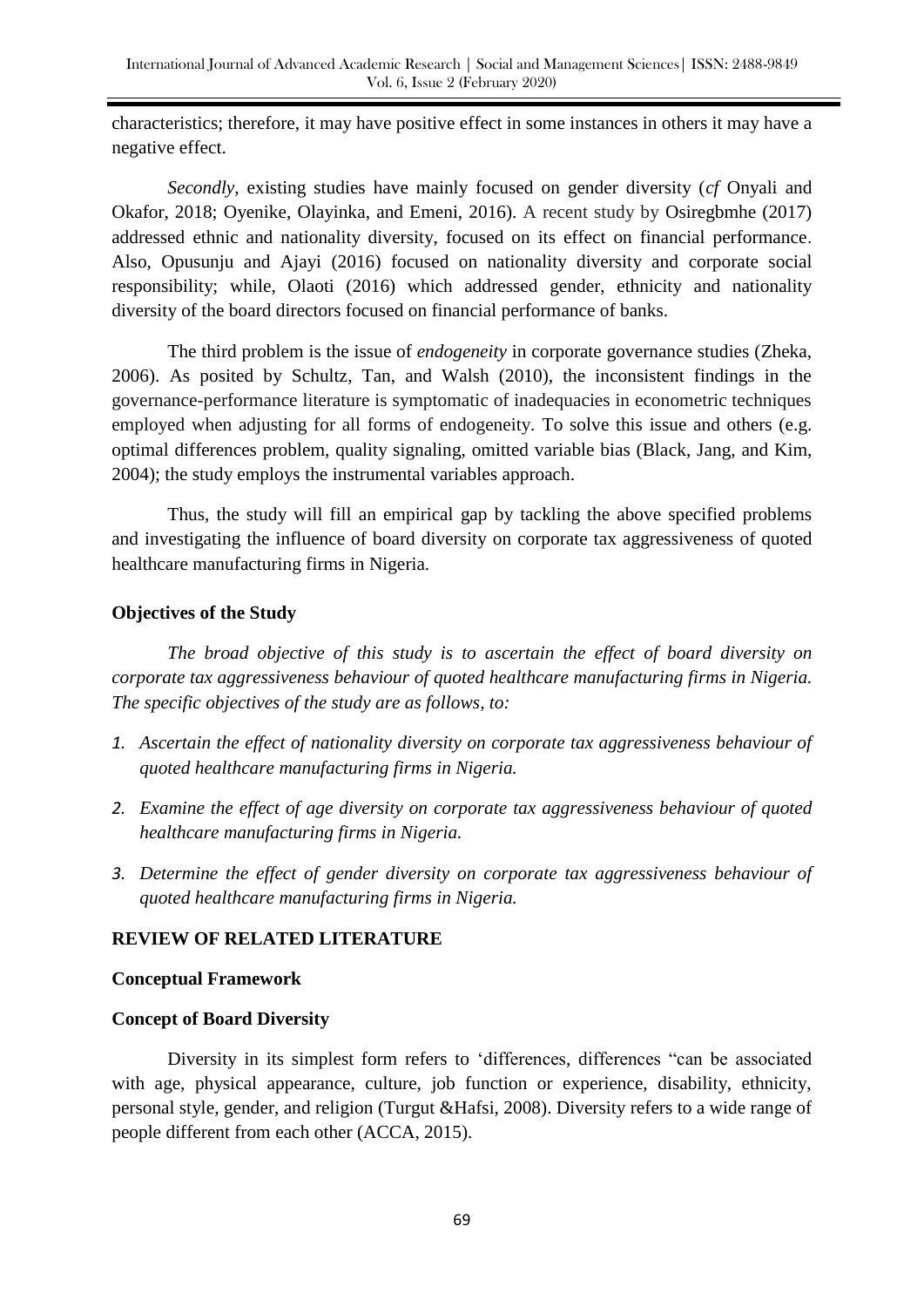It refers to "differences between individuals on any personal attributes that determine how people perceive one another" (Gonzales & Denisi, 2009). According to Gomez-mejia, Balkin and Cardy (2007) diversity is a human characteristic that differentiates one person from another. This includes biological characteristics of race, gender, age, colour, national origin as well as family and society in which they were born into. There is no consensus on the definition of board diversity (ACCA, 2015; Rose, 2015). Kang, Cheng, and Gray (2007) defined board diversity as the "variety in the composition of the board of directors". Board diversity can be defined as variety amongst the members of boards of directors with regard to characteristics such as kinds of expertise, managerial background, personality, learning style, age, gender, education and values (Swartz  $\&$  Firer, 2005). It relates to the "board composition and the varied combination of attributes, characteristics and expertise contributed by individual board members in relation to board process and decision making" (van der Walt  $\&$ Ingley, 2003).

# **Nationality/Racial Diversity**

Board member nationality refers to the country of origin of members of the Board of Directors. This is crucial for two reasons: first, with foreigners on the board, a large stock of qualified candidates would be available for the board (with broader industry experience). With the presence of foreign independent directors on a board, their international experience and background, brings with it value add to the firm (Masulis, Wand, & Xie, 2012). Second, because of their different backgrounds, foreign members can add valuable and diverse expertise which domestic members do not possess (Lee & Farh, 2004). From an agency perspective, foreign board members can also help assure foreign minority investors that the company is managed professionally in their best interests (Oxelheim & Randøy, 2001). The inclusion of foreign board members increases the independence of the board, resulting in reduced CEO entrenchment (Randøy, Thomsen, & Oxelheim, 2006).

The presence of foreign nationals is expected to bring competitive advantages to the firm, namely international networks, commitment to shareholder rights, and managerial entrenchment avoidance (Oxelheim & Randøy, 2003). On the other hand, opponents to this view argue that foreign board members may be less informed about domestic affairs and therefore, less effective. Also, changing the board language to fit foreign members may be costly and add to adjustments problems (Hassan, Samian & Silong, 2006). Studies have proven that nationality determines cultural values, and is a critical factor in determining individual's value and belief systems (Huijsmans, 2017; Cai, Pan, and Statman, 2016; Ho, Wang, and Vitell, 2012). According to Omoye, Alade, and Eriki (2013) though cultural heterogeneity in organisations may result in conflicts; however, it is linked positively to improved problem-solving options. Zhang (2012) on a sample of publicly traded firms in Fortune 500 showed that racial diversity of the board is positively related to institutional strength rating.

The literature presents mixed findings on the relationship between foreign directors and firms' performance. While some document a significant positive relationship between the presence of foreign directors and firms' financial performance (Tornyeva and Wereko,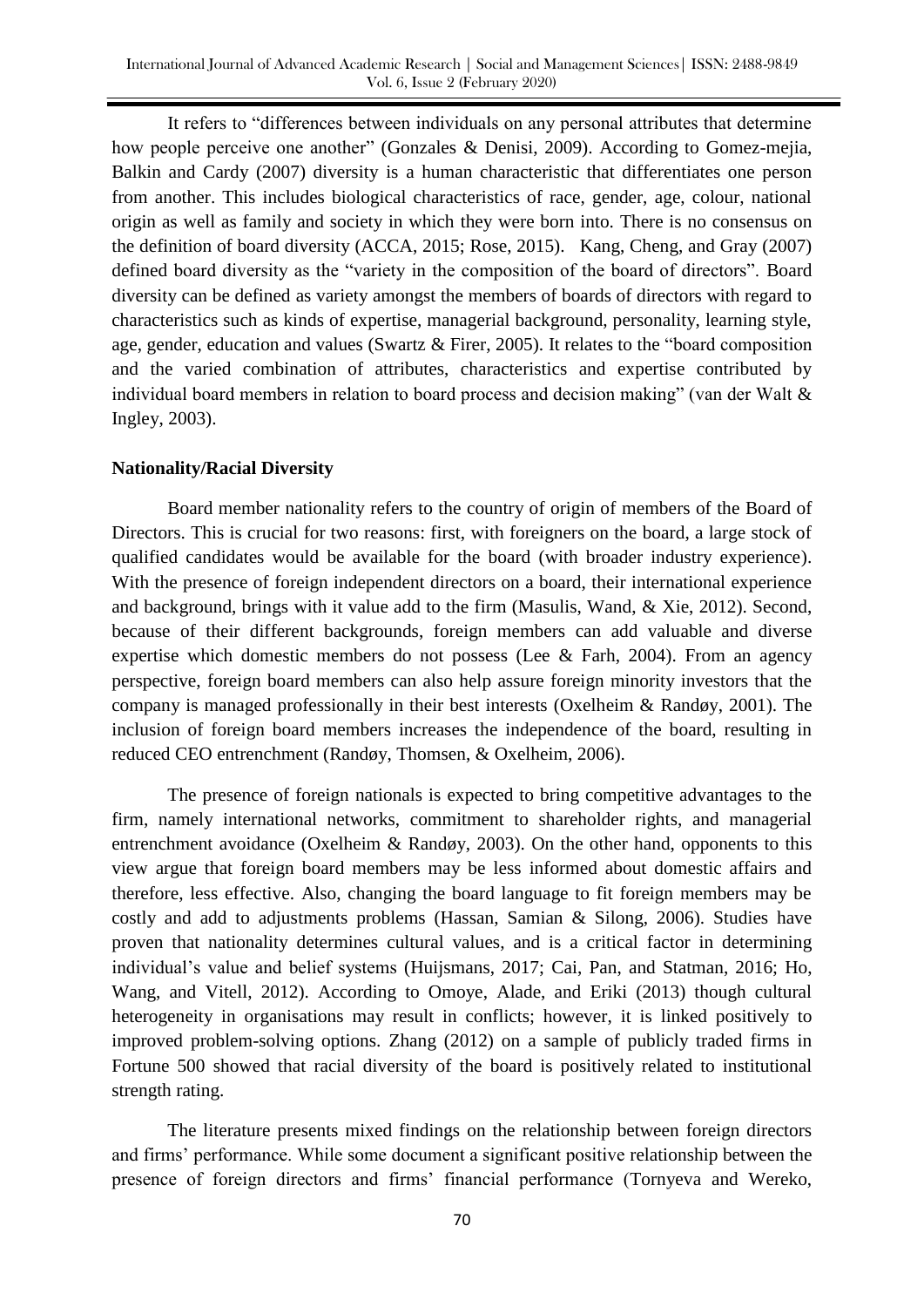2012b), others find a significant negative relationship between foreign directors and firms' financial performance (Schwizer, Soana & Cucinelli, 2012).

Darmadi (2011) using a sample of 169 listed firms in Indonesia Stock Exchange, finds that nationality diversity had no influence on firm performance ( for both accounting and market-based performance measures). In the Nigerian context, the study by Osiregbmhe on a sample of quoted non-financial firms documented that ethnic diversity and board nationality had no significant influence on profitability (ROA and ROE) and growth measure (Tobin's  $Q$ ).

# **Age Diversity**

Age diversity, refers to differences in age distribution among employees; which describes the composition of an organization as a whole or composition of workgroups within an organization (Pytlovany & Truxillo, 2015). Age influences a person's background and personal experiences (Wiersema  $\&$  Bird, 1993). Age is associated "with vigor, availability to take risk, careless decisions, and learning. Therefore, firms managed by younger individuals are expected to risk more, taking on more leverage, obtaining higher returns, and a greater variability of performance" (Ramos, 2015). This is because older managers tend to be more risk averse (Barker & Mueller, 2002). By contrast, age dissimilarity can result in major differences in beliefs and value systems, which in turn; can affect the level of integration and cohesion within a group. These experiences influence attitudes and beliefs that contribute to the creation of a shared language among members of an age cohort (Rhodes, 1983).

Studies present mixed findings on the relationship between age diversity and corporate performance. The study by Marinova, Plantenga, and Remery (2016) on diversity and firm performance on a sample of Danish and Dutch firms, found that age had a negative impact on corporate performance. Darmadi (2011) using a sample of 169 listed firms in Indonesia Stock Exchange, finds that the proportion of young board members is positively related to market performance.

Mahadeo, Soobaroyen, and Hanuman (2012) found no positive effect of age diversity on company performance. Randøy, Thomsen, and Oxelheim (2006) found no effect between age diversity in Scandinavian countries. Engelen, van den Berg, and van der Laan (2012) find a hyperbolic relationship in the Netherlands. This means that age diversity will increase company performance, but until a certain point. From that point, more age diversity will decrease company performance.

# **Gender Diversity**

Studies have shown varying aspects of female boardroom participation on corporate performance. Cumming, Leung, and Rui (2015) showed that as female representation on boards increased, the level of corruption in their sample companies declined. Ibrahim, Angelidis, and Tomic (2009) showed that female managers tend to exhibit more positive attitudes toward the adoption of an ethics code in their organization. Curtis, Schmid, and Struber (2012) using data from more than 2000 global companies found that female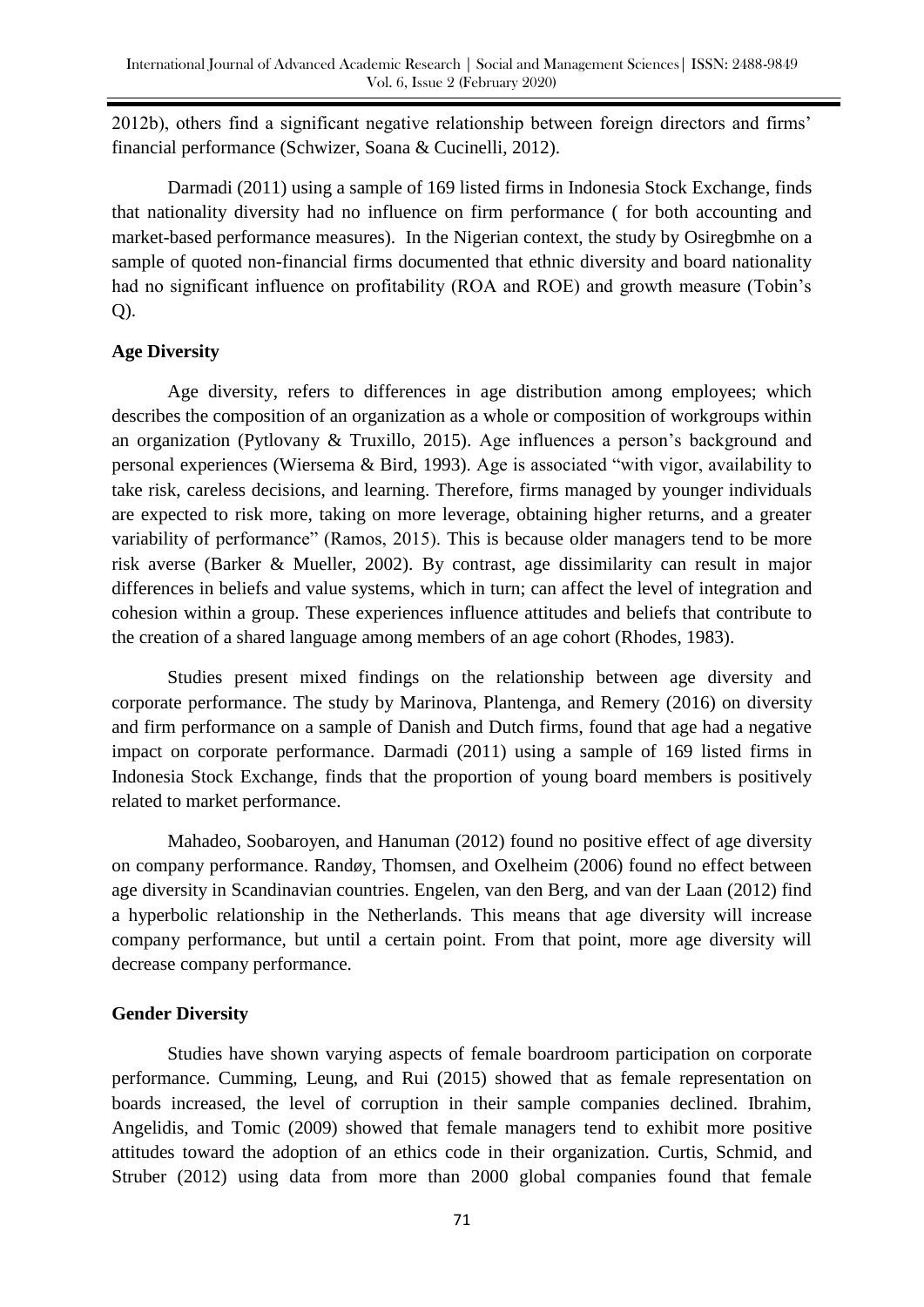representation on boards was associated with better performance and share prices, including lower volatility in earnings and share prices.

The literature also documents gender differences in risk attitudes between males and females. Scholars posit that corporate decisions made by female executives differ significantly from that of their male counterparts (Francis, Hasan, Park, & Wu, 2013). As such, existing studies present mixed findings on the effect of gender diversity on tax aggressiveness and accruals management. Faccio, Marchica, and Mura (2016) found that more reliance on female CEOs leads to a reduction in corporate risk-taking, lower leverage and lower volatility of earnings. Francis, Hasan, Park, and Wu (2014) found that female CFOs are more conservative in financial reporting decision-making. Huang and Kisgen (2013) reported that female executives were less likely to make significant acquisitions and issue debt. Abbott, Parker, and Presley (2012) hypothesized and found a negative relation between female board presence (defined as whether or not a board has at least one female director) and a lower likelihood of financial restatement. Barua, Davidson, Rama, and Thiruvadi (2010) and Peni and Vahamaa (2010) found that firms with female CFOs had lower absolute discretionary accruals and absolute accrual estimation errors. Peni and Vähämaa (2010) found that companies with female executive managers adopt a more conservative and risk-averse financial reporting style compared with companies with male executive managers. Rodriguez-Dominguez, Gallego-Alvarez, and Garcia-Sanchez (2009) found no relationship between the proportion of women in the Board and the divulgation of corporate ethics. Thus, in conclusion, the literature documents mixed findings on the subject.

# **Corporate Tax Aggressiveness**

Tax aggressiveness is a "plan or arrangement established for the sole or dominant purpose of avoiding tax" (Braithwaite, 2005). Braithwaite (2005), define tax aggressiveness as a scheme or arrangement put in place with the sole or dominant purpose of avoiding tax. Tax aggressiveness has significant costs and benefits for the management and reduces the cash flows available to the shareholders (Desai & Dharmapala, 2008).

According to Hanlon and Heitzman (2010) "if tax avoidance represents a continuum of tax planning strategies where something like municipal bond investments are at one end, then terms such as 'noncompliance,' 'evasion,' 'aggressiveness,' and 'sheltering' would be closer to the other end of the continuum". Tax evasion means illegal arrangements for hiding or ignoring tax liability; and it may be perpetrated in the following ways (Sandmo, 2005):

- Lack of mentioning of taxable income or transactions in declarations
- Reporting more deductible expenses
- Refrainment from filing declarations for transactions
- Reduction of the tax debt through false declarations

According to Osuegbu (2007), tax avoidance is "the legal application of the tax laws to one's own advantage, in order to reduce the amount of tax that is payable by means that are within the law." To the extent that tax aggressiveness is deemed by tax authorities to be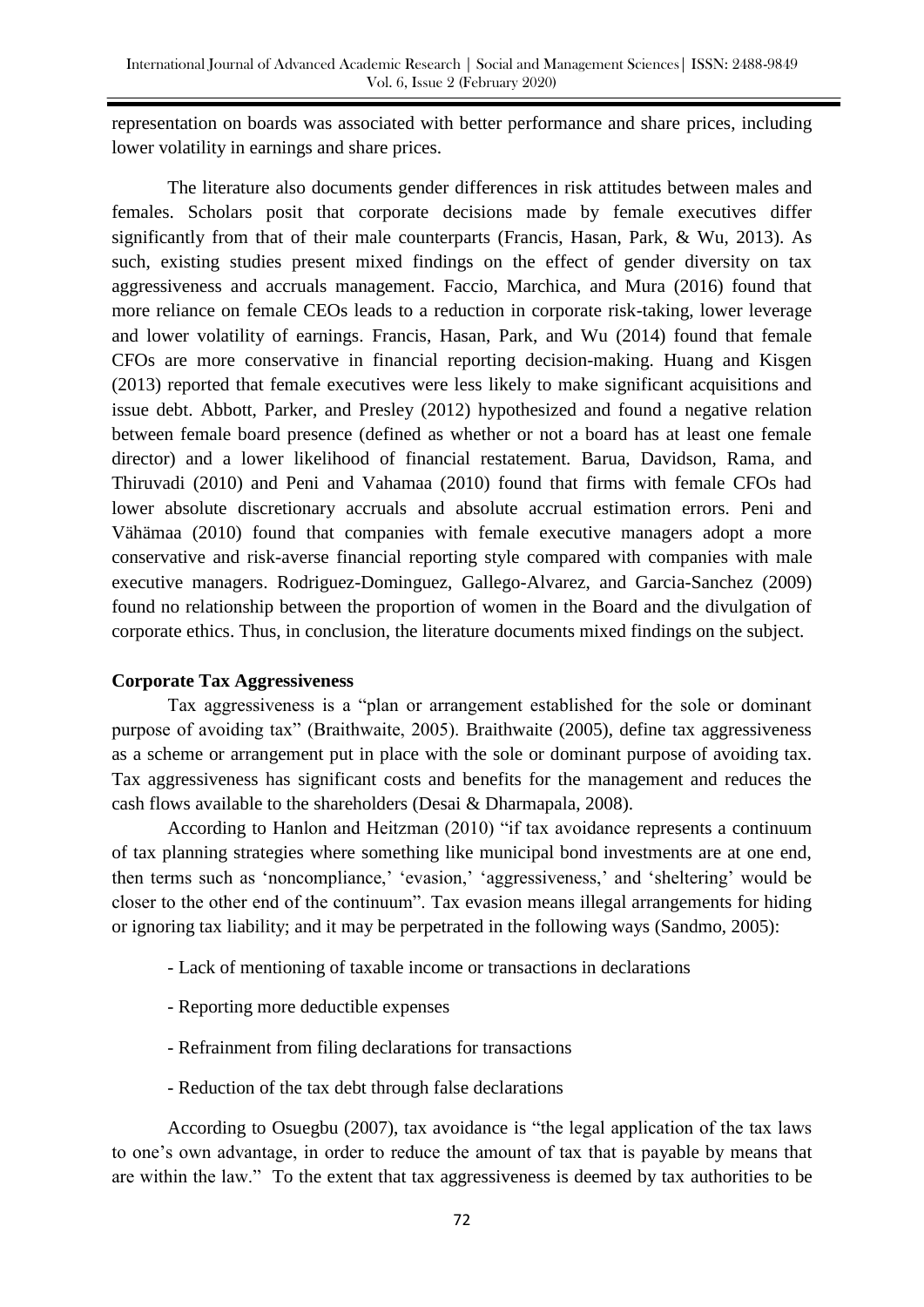non-compliant, it may suffer from negative consequences such as large penalties, negative publicity (Lisowsky, 2009), political costs (Mills, Nutter, and Schwab, 2013), or the firm labelled as a "poor corporate citizen" (Hanlon  $&$  Slemrod, 2009). Three conditions are necessary before a tax payer can participate in tax avoidance; incentive, access and awareness (Alstadsaeter & Jacob, 2013). Incentive implies that, for one to partake in tax avoidance, the benefit must outweigh its costs. Access presupposes that the taxpayer needs to have actual access to tax-minimizing strategies. Finally, the taxpayer must be aware of the applicable tax laws that allow him gain knowledge of the opportunities available to him to avoid taxes.

There are several methods and/or schemes by which corporations engage in tax avoidance. Sikka (2010) identified the use of transfer pricing, royalty programs, off shore tax havens and structured transactions. Gravelle (2013) identified other methods such as debt allocation and earnings stripping, contract manufacturing, check-the-box, hybrid entities and instruments as well as cross crediting and sourcing rules for foreign tax credits.

Some of these methods are explained briefly below as follows:

- 1. *Transfer pricing* This is a situation whereby intra-group prices for certain commodities that are traded within the same group of companies are manipulated in such a way as to enjoy tax savings (Mohammed, 2017). It is a means often employed by Multinational Corporations (MNCs) and group company structures, in order to avoid being taxed at a higher statutory tax rate (Rego, 2003). According to Kwaghkehe and Samuel (2011), the abuse of transfer pricing is "the biggest single problem to the tax systems of developing and developed countries".
- 2. *Tax havens*  There is no universal definition of tax havens (Henn, 2013), but they possess three major characteristics. Firstly, they are usually states, countries or jurisdictions with zero or very low tax rates. Secondly, they have low level of regulation regarding legal entities such as companies, foundations, or trusts. Thirdly, they have very strict secrecy laws especially in relation to banking and exchange of tax information with other jurisdictions. Black's Law Dictionary, cited in Fisher (2014) described tax havens as ―financial conduits that, in exchange for a fee, use their one principal asset- their sovereignty- to serve a non-resident constituency of accountants and lawyers, bankers and financiers, who bring a demand for the privileges that tax havens can supply".
- 3. *Royalty programs*  Royalty programs mainly use income shifting mechanism and are channelled through tax havens.
- 4. *Structured transactions, hybrid entities and instruments*  According to Mohammed (2017) structured transactions is an umbrella term used to describe a multitude of transactions designed to be complex. For instance, hybrid entities and instruments, financial instruments, among others. According to Needham (2013), hybrid entities revolve around obtaining a deduction of the same cost, such as loan interest, from two different countries based on the company's affiliates' structures. Thus such entities are subject to different tax rates in one national jurisdiction and a different tax rate in the other. This could facilitate overall tax savings for such entities. Other structured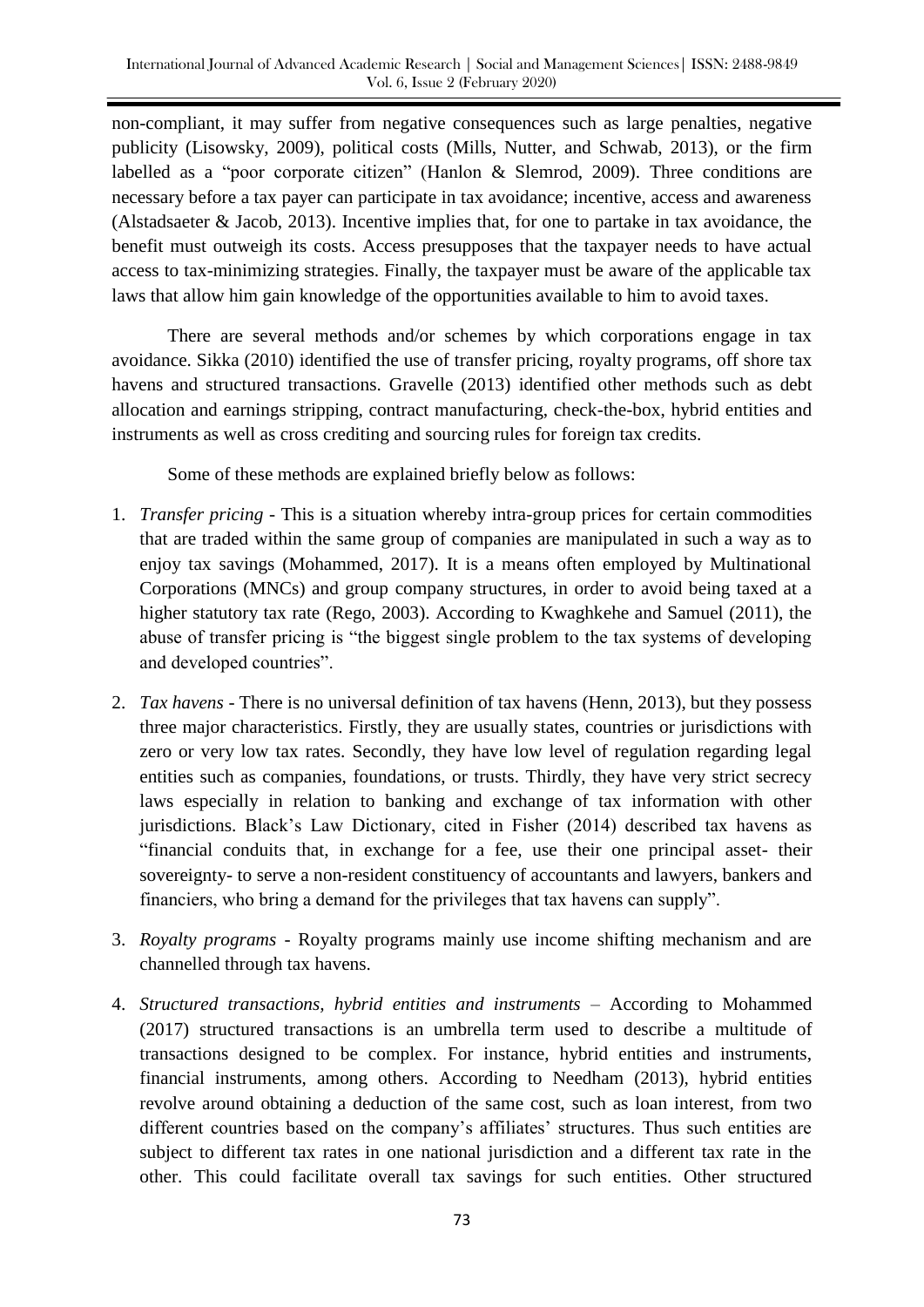transactions such as conduits and shell companies, collateralized debt obligations, as well as mortgage-backed securities have also been found to be variously used for corporate tax avoidance purposes (Needham, 2013).

# **Empirical Review**

Several studies globally and locally were reviewed, they are briefly stated and summarised below as follows:

Onyali and Okafor (2018) undertook a study titled ‗Effect of corporate governance mechanisms on tax aggressiveness of quoted manufacturing firms on the Nigerian Stock Exchange'. The study used the ex-post facto research design. The results showed that board size had a negative non-significant effect on tax aggressiveness (ETR); while, board diversity and independent director had positive significant effect on tax aggressiveness (ETR). The proportion of non-executive directors to executive directors had negative significant effect on tax aggressiveness (ETR). Hoseini and Gerayli (2018) conducted a study titled 'the presence of women on the board and tax avoidance: Evidence from Tehran Stock Exchange'. The study used the ex-post facto and descriptive research design. The hypothesis was tested using panel regression models. The results showed that the presence of women on corporate boards had negative significant effect on book tax differences and the effective tax rate. Prastiwi (2018) conducted a study titled ‗Does corporate governance moderate the effect of earnings management on tax aggressiveness?' The data was analyzed using multiple regression technique and Principal Component Analysis [PCA]. The results showed that corporate governance moderates the relationship between earnings management and tax aggressiveness.

Rahimipour (2017) conducted a study titled 'Investigation of the impact of women's representation and participation on board of directors on tax avoidance in listed companies on the Tehran Stock Exchange (TSE)'. The data was analysed using multiple regression model technique. The results showed a positive association between presence of women on board of directors and the effective tax rate (higher ETR means lower tax avoidance in companies). Lanis, Richardson, and Taylor (2017) conducted a study titled ‗Board of director gender and corporate tax aggressiveness: an empirical analysis'. The study relied on secondary data; obtained from the period 2006 to 2009. The data was analysed using ordinary least squares regression. The empirical results showed a negative and statistically significant association between female representation on the board and tax aggressiveness after controlling for endogeneity. Osiregbmhe (2017) conducted a study titled 'Effects of board nationality and ethnic diversity on the financial performance of listed firms in Nigeria. The data was analysed using ordinary least squares regression method. The results showed that ethnic diversity and board nationality had no significant influence on the financial performance (ROA, ROE, and Tobin's Q).

Streefland (2016) conducted a study titled 'Gender board diversity and corporate tax avoidance - Does female board participation influence the level of corporate tax avoidance in public firms?' The formulated hypotheses were tested using multiple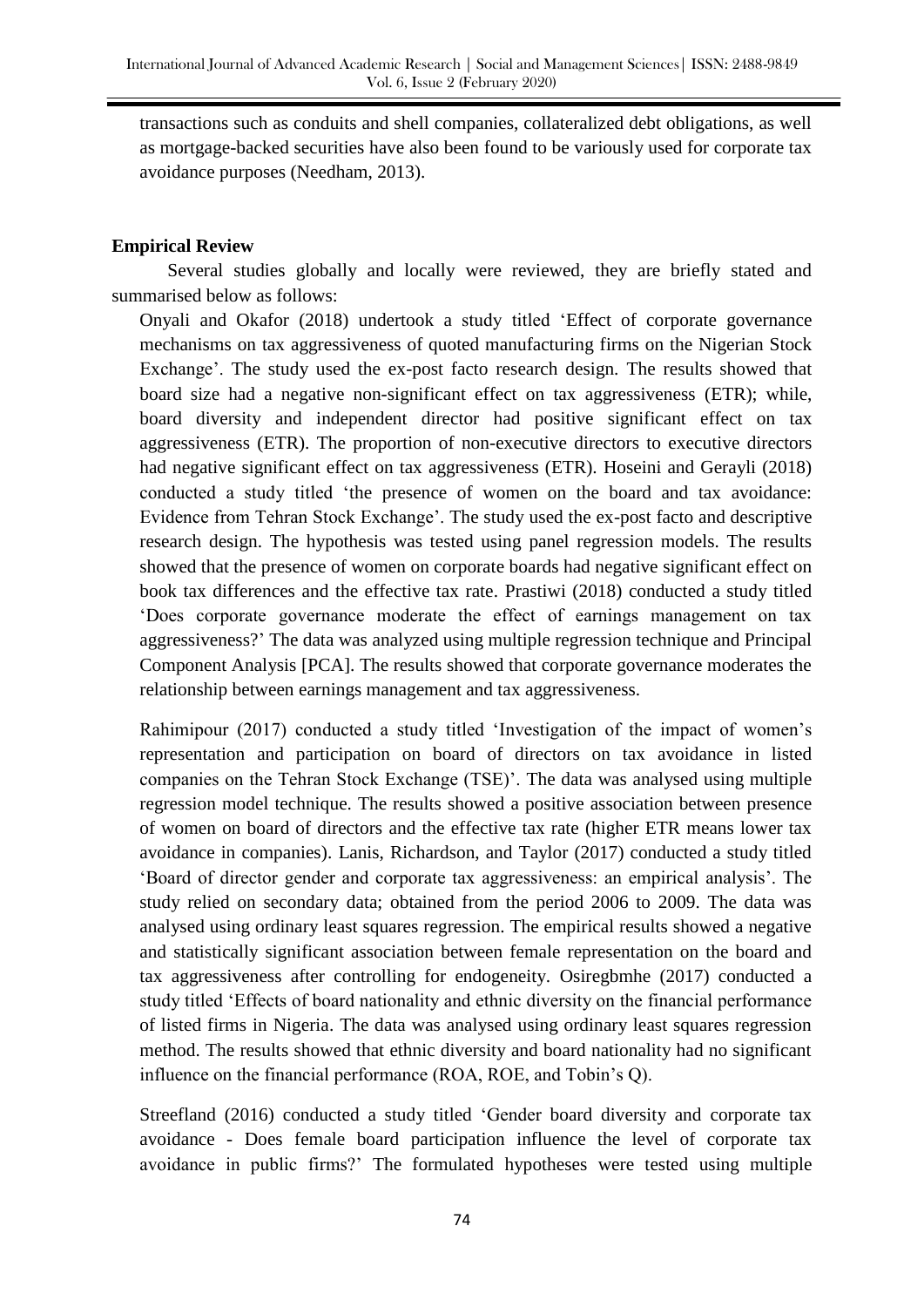regression technique. The results showed that female directors negatively influence the GAAP ETR but not CASH ETR. The Blau's index also showed a negative nonsignificant effect. Oyenike, Olayinka, and Emeni (2016) conducted a study titled 'Female directors and tax aggressiveness of listed banks in Nigeria'. The study used a cross sectional time-series research design. The sample comprised eleven (11) listed banks. The study relied on secondary data obtained from 2012 to 2014. The hypotheses were tested using panel regression analysis. The results showed that there was a positive nonsignificant effect of female directors on tax aggressiveness. Board size had a negative effect; while, independent board members was positive and significant.

Francis, Hasan, Wu, and Yan (2014) conducted a study titled 'Are female CFOs less tax aggressive? Evidence from tax aggressiveness. The hypothesis was tested using multiple regression technique (Logit and OLS). The results showed that female CFOs were associated with less tax aggressiveness when compared to their male counterparts.

Khaoula and Ali (2012) conducted a study titled 'Demographic diversity in the board and corporate tax planning in American firms'. The study relied on secondary data from the period 1996 to 2009. The hypotheses were tested using multiple regression technique. The results showed that gender diversity has a non-significant effect on tax planning. Khaoula and Ali (2012) conducted a study titled 'the board of directors and the corporate tax planning: Empirical evidence from Tunisia'. The study relied on secondary data extracted from annual reports from the period 2000 to 2007. They used a panel regression technique to analyse the data. The results showed that diversity has positive and significant effect; while duality had negative and significant effect. Aliani and Zarai (2012a) conducted a study titled ‗Demographic diversity in the board and corporate tax planning'. The study relied on secondary data obtained from the period 1996 to 2009. The authors used gender as proxy for demographic diversity; while, tax planning was measured by ETR. The data was analyzed using multiple regression technique. The results showed that gender diversity had no significant effect on tax planning. Aliani and Zarai (2012b) carried out a study titled 'the board of directors and the corporate tax planning: Empirical evidence from Tunisia'. The data was analyzed using multiple regression procedure. The results showed that CEO duality and board diversity significantly influence tax planning.

Lanis and Richardson (2011) conducted a study titled 'The effect of board of director composition on corporate tax aggressiveness'. The authors used correlation and logit regression to analyse the data. The results showed that proportion of board members who are non-employees of the company had a negative and significant effect on the effective tax rate; and, separating the measure into the proportion of board members who are grey directors and proportion of board members who are independent directors also showed a negative significant effect. Darmadi (2011) conducted a study titled 'Board diversity and firm performance: The Indonesia evidence'. The data was analyzed using cross-sectional regression technique. The author found three results: First, there is negative significant association between gender diversity and firm performance. Second, they found positive significant relationship between age diversity and firm performance.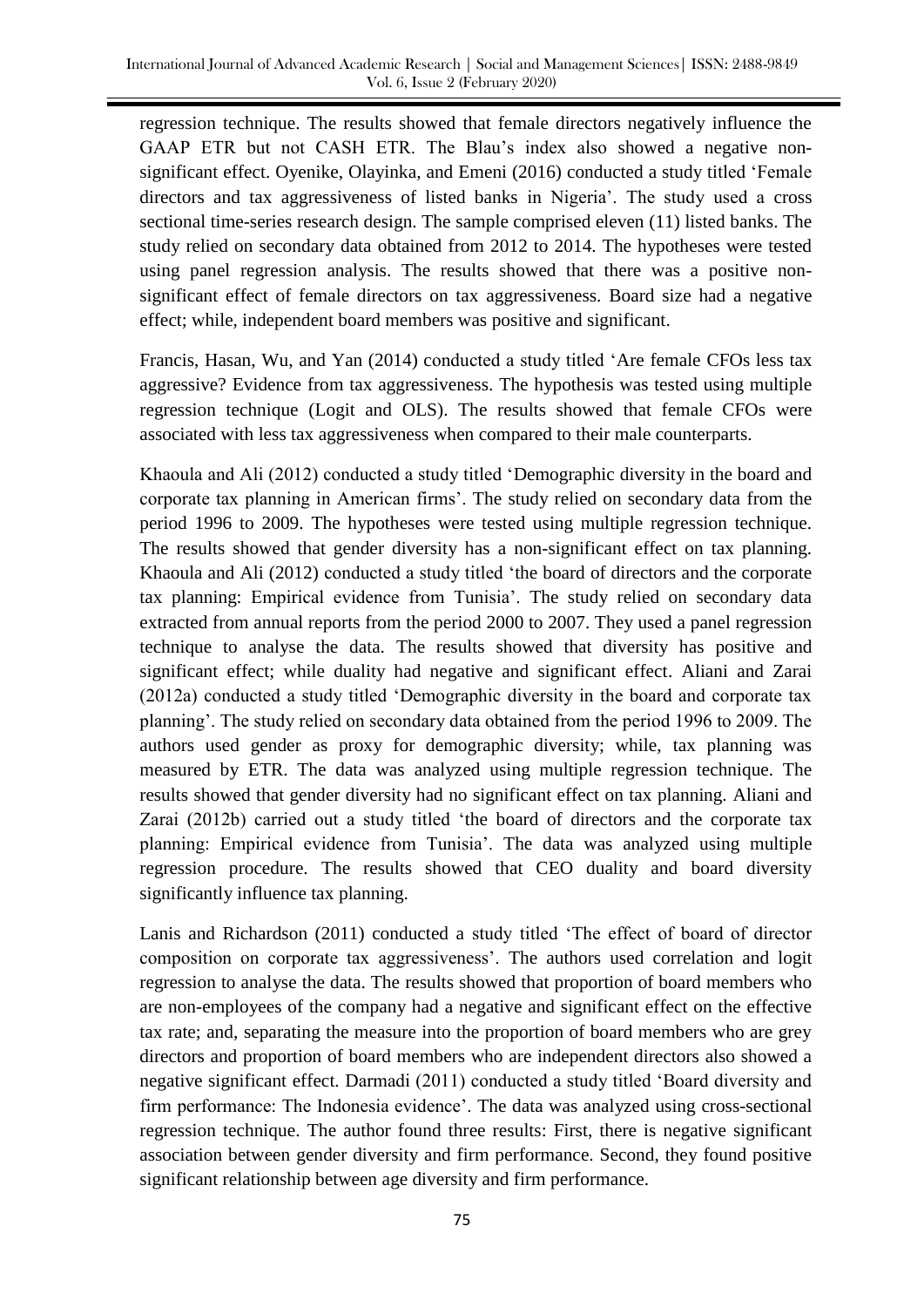### **2.4 Summary of Reviewed Literature**

This chapter reviewed concepts, which addressed the link between board diversity and corporate tax aggressiveness. Despite the lack of consensus on the definition of diversity; it is generally perceived to mean ‗differences' (Turgut and Hafsi, 2008); which could be associated with age, experience, ethnicity, gender, and /or religion among several others. The issue of corporate boardroom diversity has taken predominant interest in recent times and has been suggested as alternative form of corporate governance. Within the boardroom it refers to the "variety in the composition of the board of directors" (Kang, Cheng, and Gray, 2007). Based on the proposed conceptual framework; the study focused on five diversity concepts identified from the literature.

The concepts were linked to corporate tax aggressiveness; which has been defined from an accounting perspective as "anything that reduces the firm's taxes relative to its pretax accounting income" (Dyreng, Hanlon, and Maydew, 2010). The study adopted a multitheoretical perspective (agency theory, upper echelons theory and resource dependence theory) to assess the link between board diversity and corporate tax aggressiveness. Agency theory explained managerial intention to engage in tax aggressiveness practices from the separation of ownership and control in modern corporations; and, the information asymmetry problem from such. The upper echelons theory explains that managerial actions or inactions are often a result of background characteristics, which are often reflected in their thought processes and decision-making. Moreso, the theory has a dominant focus on the top management team; such as CEOs, CFOs, etc. often responsible for tax decisions of the firm. The resource dependence theory focused on the benefits of diverse board structures in the acquisition of resources needed in the firm. The study reviewed several empirical works globally and locally.

Despite the abundance of studies, several issues remain in contention in the Nigerian context. The relatively lack of empiricism on board diversity and tax aggressiveness practices by firms in the healthcare sector, as existing studies; such as, Onyali and Okafor (2018), focused on consumer and industrial goods firms; while, Oyenike, Olayinka, and Emeni (2016) and Olaoti (2016) focused on listed banks. The existing studies have used panel regression techniques; such as, fixed or random effects regression. However, prior studies have pointed out the issue of *endogeneity* in corporate governance studies (Zheka, 2006). In other words, the inconsistent finding in the governance-performance literature is symptomatic of inadequacies in econometric techniques employed.

# **METHODOLOGY**

#### **Research Design**

This research work will adopt the *ex-post facto* research design. *Ex-post facto* means after the event, meaning that the events under investigation had already taken place and data already exist.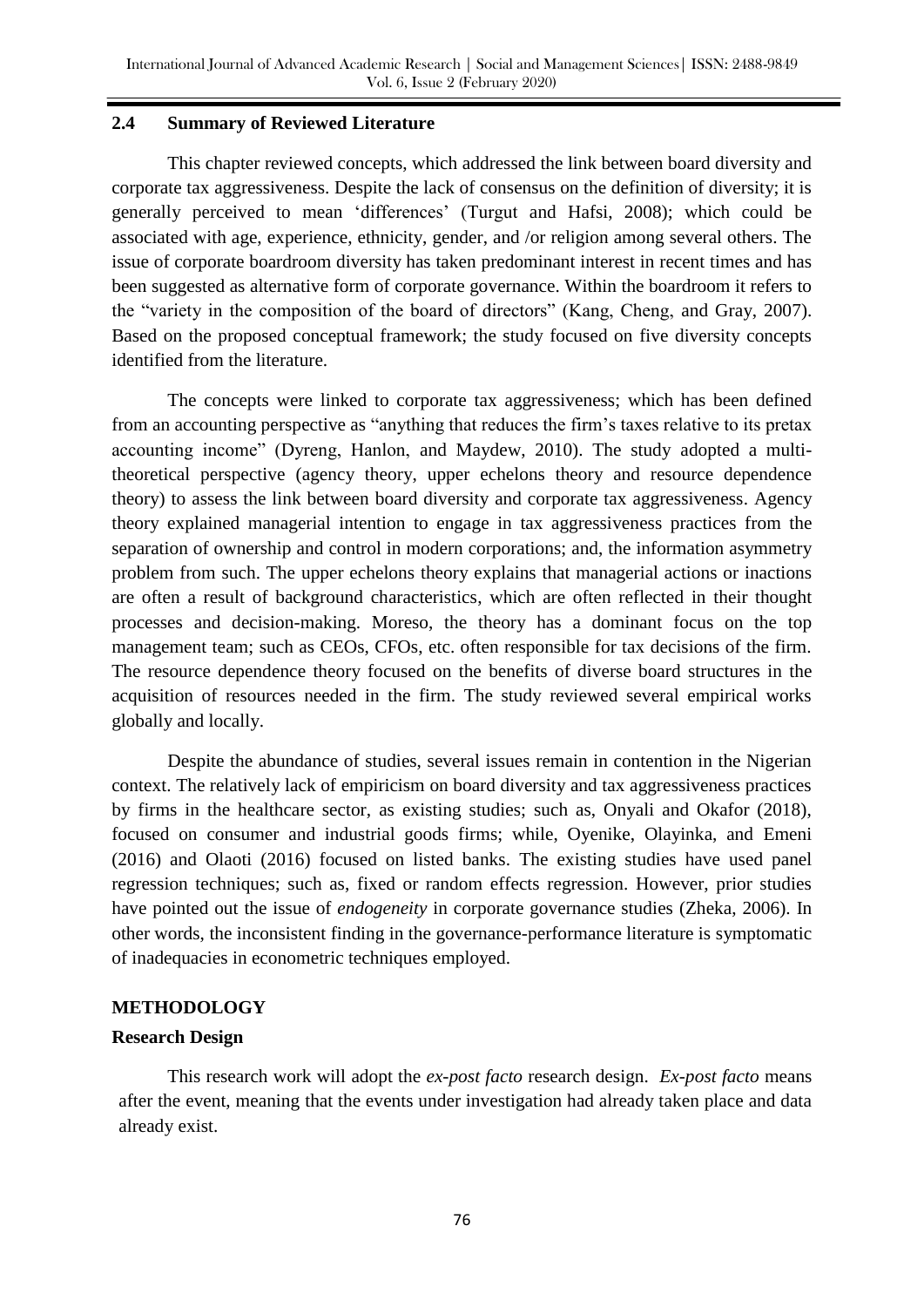# **Population of the Study**

The population of the study comprises manufacturing firms listed on the Nigerian Stock Exchange (NSE) as at  $31<sup>st</sup>$  December, 2018. The firms are classified under eleven (11) sectors, the details are shown in Table 3.1:

| S/No             | <b>Sector</b>                   | <b>No. of Firms</b> |
|------------------|---------------------------------|---------------------|
| 1.               | Agriculture                     | 5                   |
| 2.               | Conglomerates                   | 6                   |
| 3.               | <b>Consumer Goods</b>           | 21                  |
| $\overline{4}$ . | <b>Construction/Real Estate</b> | 9                   |
| 5.               | <b>Financial Services</b>       | 57                  |
| 6.               | <b>Health Care</b>              | 11                  |
| 7.               | <b>ICT</b>                      | $\tau$              |
| 8.               | <b>Industrial Goods</b>         | 14                  |
| 9.               | <b>Natural Resources</b>        | $\overline{4}$      |
| 10.              | Oil and Gas                     | 12                  |
| 11.              | Services                        | 25                  |
| <b>Total</b>     |                                 | 171                 |

Source: Nigerian Stock Exchange Website (2018)

# **Sample Size and Sampling Technique**

The sample size comprised of eleven (11) firms quoted under the healthcare sector of the Nigerian Stock Exchange. The study used 'non-probability purposive sampling technique' in choosing the sample. A non-probability sample is arbitrary (that is, nonrandom) and subjective; while, the purposive sampling is a non-probability sample that conforms to certain criteria (Blumberg, Cooper, and Schindler, 2008). The details of the firms included in the sample are shown in table 3.2.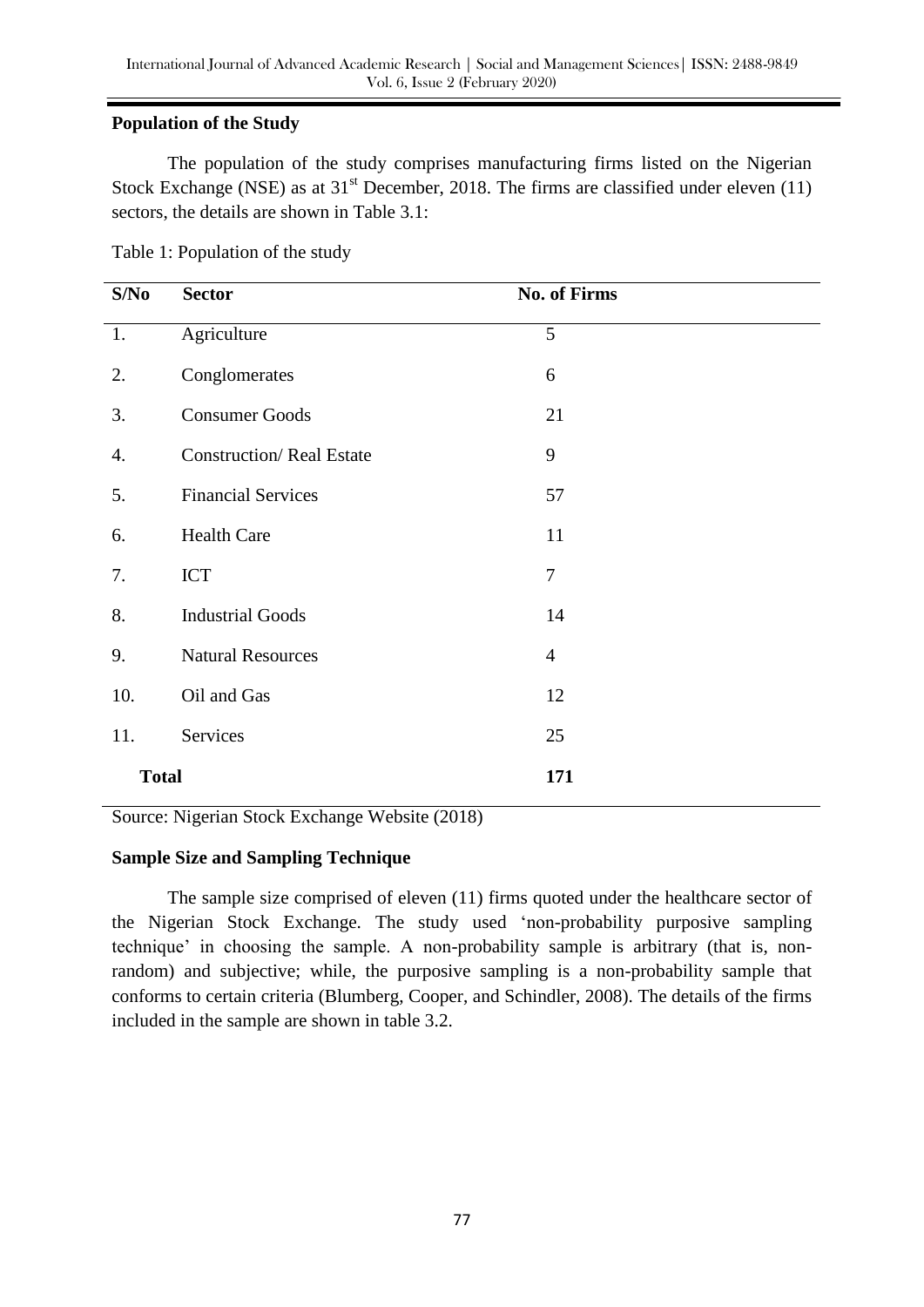| Company                                              | <b>Ticker</b>     | <b>Date Listed</b>     | Date of<br>Incorporation |
|------------------------------------------------------|-------------------|------------------------|--------------------------|
| AFRIK PHARMACEUTICALS<br>PLC.[DIP]                   | <b>AFRIK</b>      | Delisted               | November 30th<br>1972    |
| <b>EKOCORP PLC.[BLS]</b>                             | <b>EKOCORP</b>    | Invalid date           | October 9th 1991         |
| <b>EVANS MEDICAL PLC.[DIP]</b>                       | <b>EVANSMED</b>   | July 23rd<br>1979      | April 23rd 1954          |
| <b>FIDSON HEALTHCARE PLC</b>                         | <b>FIDSON</b>     | April 6th<br>2008      | March 13th 1995          |
| <b>GLAXO SMITHKLINE</b><br>CONSUMER NIG. PLC.        | <b>GLAXOSMITH</b> | Invalid date           | June 23rd 1971           |
| MAY and BAKER NIGERIA PLC.                           | <b>MAYBAKER</b>   | November<br>10th 1994  | April 9th 1944           |
| MORISON INDUSTRIES PLC.                              | <b>MORISON</b>    | Invalid date           | June 29th 1955           |
| NEIMETH INTERNATIONAL<br>PHARMACEUTICALS PLC         | <b>NEIMETH</b>    | September<br>21st 1979 | August 30th<br>1957      |
| NIGERIA-GERMAN CHEMICALS<br>PLC.[MRS]                | NIG-GERMAN        | Invalid date           | January 10th<br>1964     |
| PHARMA-DEKO PLC.                                     | <b>PHARMDEKO</b>  | Invalid date           | April 18th 1969          |
| UNION DIAGNOSTIC and<br><b>CLINICAL SERVICES PLC</b> | <b>UNIONDAC</b>   | September<br>11th 2008 | March 16th 1999          |

# **Table 2: Names of firms included in the sample**

Source: Nigerian Stock Exchange (2019)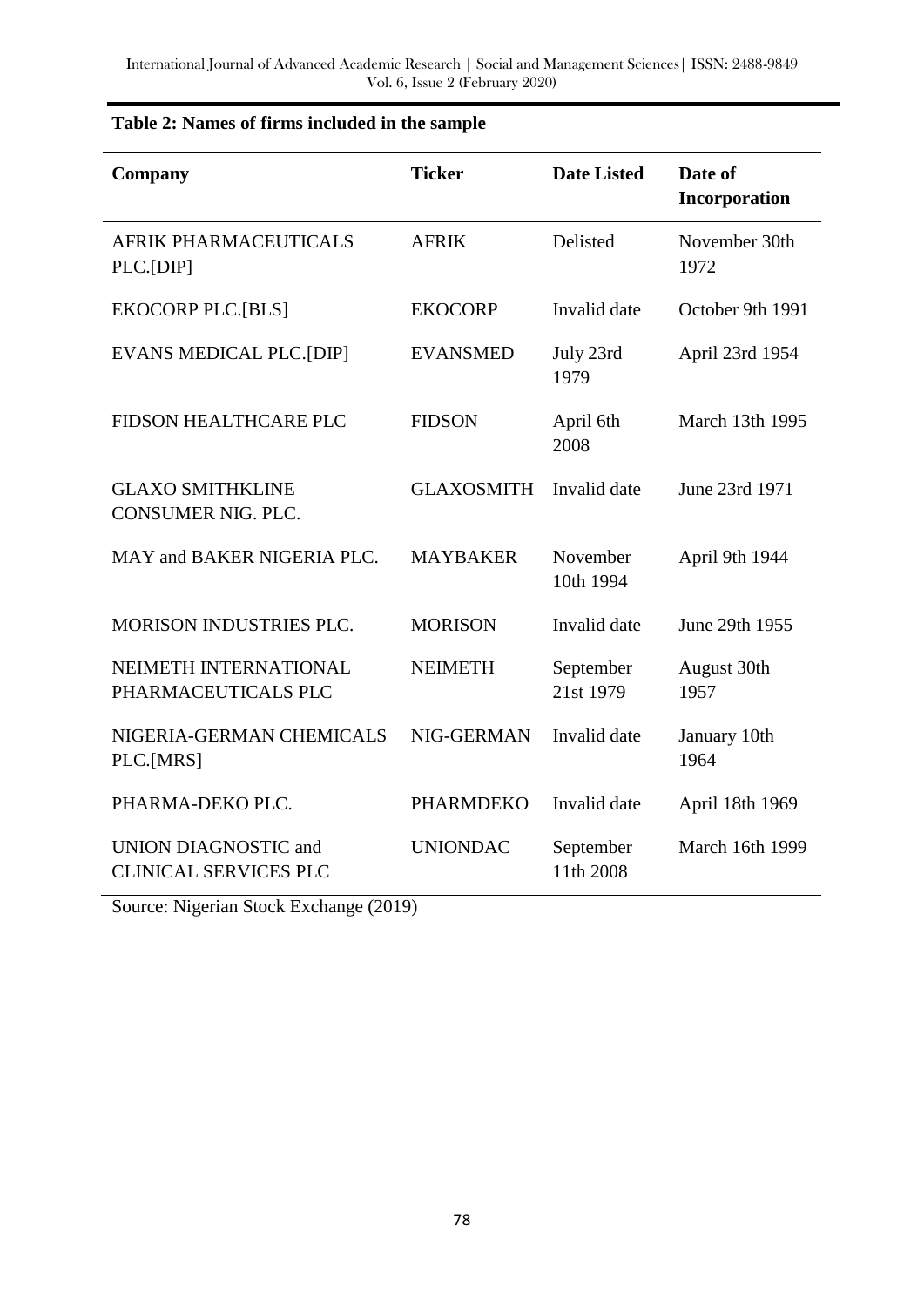#### **Method of Data Analysis**

*Firstly*, descriptive analysis was employed to describe the data in terms of mean, minimum and maximum values, standard deviation, kurtosis and skewness. *Secondly*, Pearson's correlation analysis was used to examine the inter-relationships between the independent variables in the study (Aganyo, 2014). The study uses the panel regression technique. Panel approaches are particularly strong in dealing with threats of unit heterogeneity and temporal instability (Halaby, 2004; Allison, 1994; Hsiao, 1986; Maddalla, 1986); and, considered suitable for cause and effect studies. The study used the Fixed Effects (FE) regression. However, if the omitted variables are not stationary over time, the fixed effects estimated coefficients are inconsistent; see Wooldridge (2002). FE estimation builds on the error components model,

$$
\mathbf{y}_{it} = \mathbf{x}_{it} \boldsymbol{\beta} + \boldsymbol{\alpha}_i + \boldsymbol{\epsilon}_{it}
$$

### **Model Specification:**

| ETR $(i, t)$ |     | $\alpha_0$ + ND $_{(i, t)}$ + ETR(-1) + Board Size $_{(i, t)}$ + DO $_{(i, t)}$ + ROA $_{(i, t)}$ +                                                              |
|--------------|-----|------------------------------------------------------------------------------------------------------------------------------------------------------------------|
| ETR $(i, t)$ | $=$ | $\alpha_0$ + AD $_{(i, t)}$ + ETR(-1)+ Board Size $_{(i, t)}$ + DO $_{(i, t)}$ + ROA $_{(i, t)}$ +                                                               |
| ETR $(i, t)$ | $=$ | $\alpha_0$ + GD $_{(i, t)}$ + ETR(-1)+ Board Size $_{(i, t)}$ + DO $_{(i, t)}$ + ROA $_{(i, t)}$ +<br>CAPINT $(i, t)$ + LEV $(i, t)$ + Size $(i, t)$ + $\mu$ (3) |

The level of significance was set at p at 5%.

#### **Robustness Check**

The Instrumental Variable Approach builds on a normal regression model as follows:

$$
y = \beta_0 + \beta_1 x + u,
$$

Based on the assumption that **x** and **u** are correlated: Cov  $(x, u) \neq 0$ .

To obtain consistent estimators for  $\beta_0$  and  $\beta_1$ , a new variable the *instrumental variable* is needed. The *Instrumental Variable* **z**, has to satisfy following properties:

1) z is uncorrelated with u,  $Cov(z, u) = 0$ .

2) z is correlated with x, 
$$
Cov(z, x) \neq 0
$$
.

i.e.,

 $(1) \Rightarrow$  z is exogenous in the regression equation.

(2)  $\Rightarrow$  z must be related to the endogenous variable x.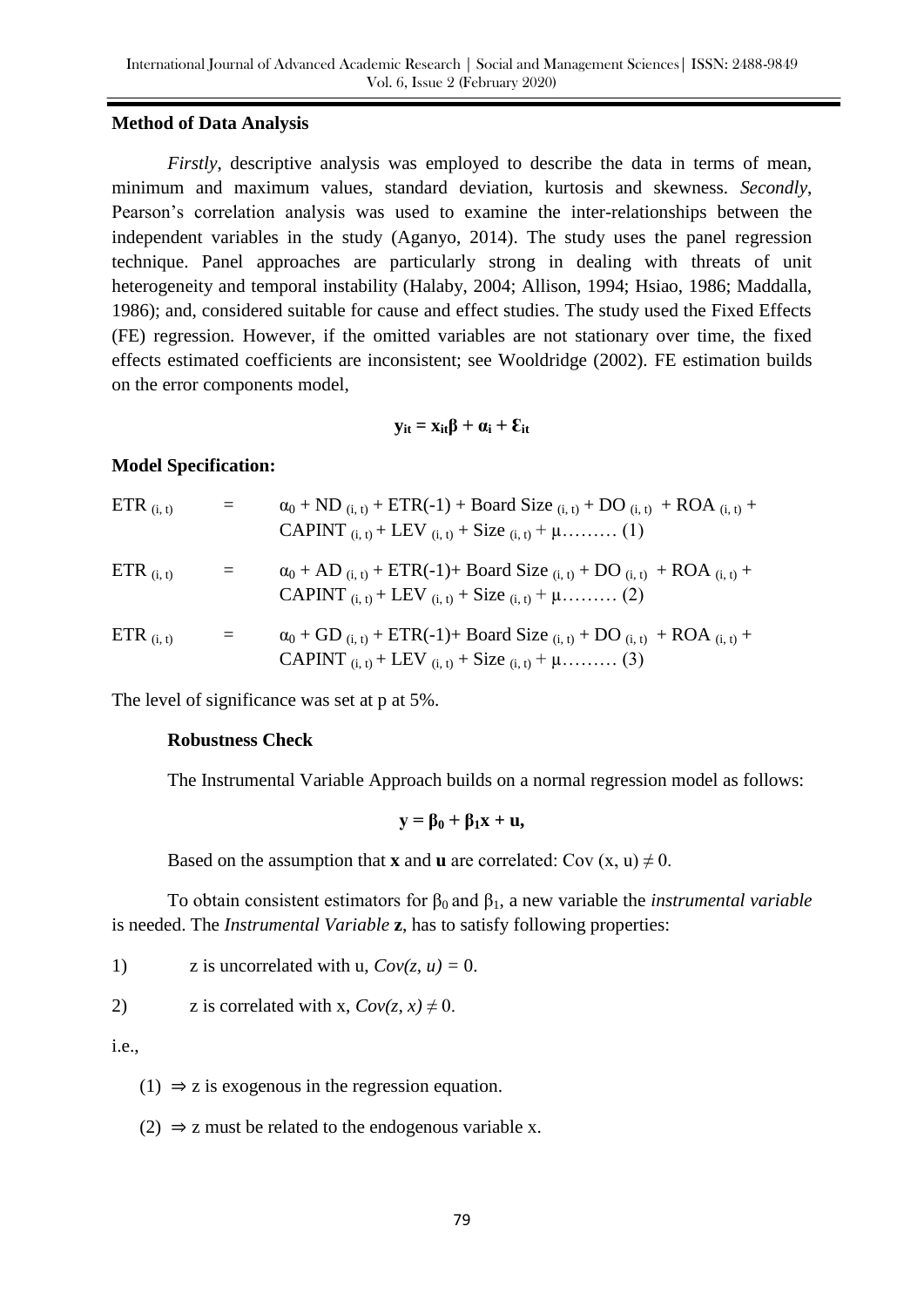Cov (x, u)  $\neq$  0, holds if and only if  $\pi_1 \neq 0$ . Thus leading to a rejection of the null hypothesis:

H<sub>0</sub>:  $\pi_1 = 0$ ;

against the two-sided alternative that  $H_A$ :  $\pi \neq 0$ .

The *Two-Stage Least Squares* builds on the following regression model as follows:

$$
\mathbf{y}_1 = \beta_0 + \beta_1 \mathbf{z}_1 + \beta_2 \mathbf{y}_2 + \mathbf{u},
$$
  
Cov (z<sub>1</sub>, u) = 0; Cov (z<sub>2</sub>, u) = 0.

The 2SLS satisfies a linear combination of all *orthogonality* conditions, and the weight of each condition depends on how good the instrument is (Mora, 2013). Assuming there are  $ky_2$  endogenous variables and  $kz_2$  instruments:

if  $kz_2 = ky_2$ , the model is said to be just identified; and,

if  $kz_2 \geq ky_2$ , the model is said to be over identified.

# **Description of Variables**

The measure of tax aggressiveness is the Effective Tax Rate (**ETR**), which is calculated as follows:

**ETR** i,t  $=$  **TTE** i, t

**PTE i,t** 

Where:

**ETR i,t** is the effective tax rate of firm *i* in year *t*, **TTE i, t** is the total tax cost of firm *i* in year *t* and **PTE i,t** is the pre-tax earnings of firm *i* in year *t*. Since decreased effective tax rate leads to a rise in the level of tax avoidance, 1 to obtain a direct measure for tax avoidance multiplies the calculated tax rates. The lower the effective tax rate, the more tax aggressive firms are and the closer they get to tax avoidance and possibly tax evasion (Landry, Deslandes, and Fortin, 2013).

ROAit: profitability of firm *i* at time *t*; measured as earnings before interest and tax divided by total assets.

CAPINT<sub>it</sub>: capital intensity of firm *i* at time *t*; measured as the beginning of period balance of property, plant and equipment divided by book value of total assets.

LEV<sub>it</sub>: Financial leverage of firm  $i$  at time  $t$ ; measured as the amount of total liabilities divided by total assets (both @ book value).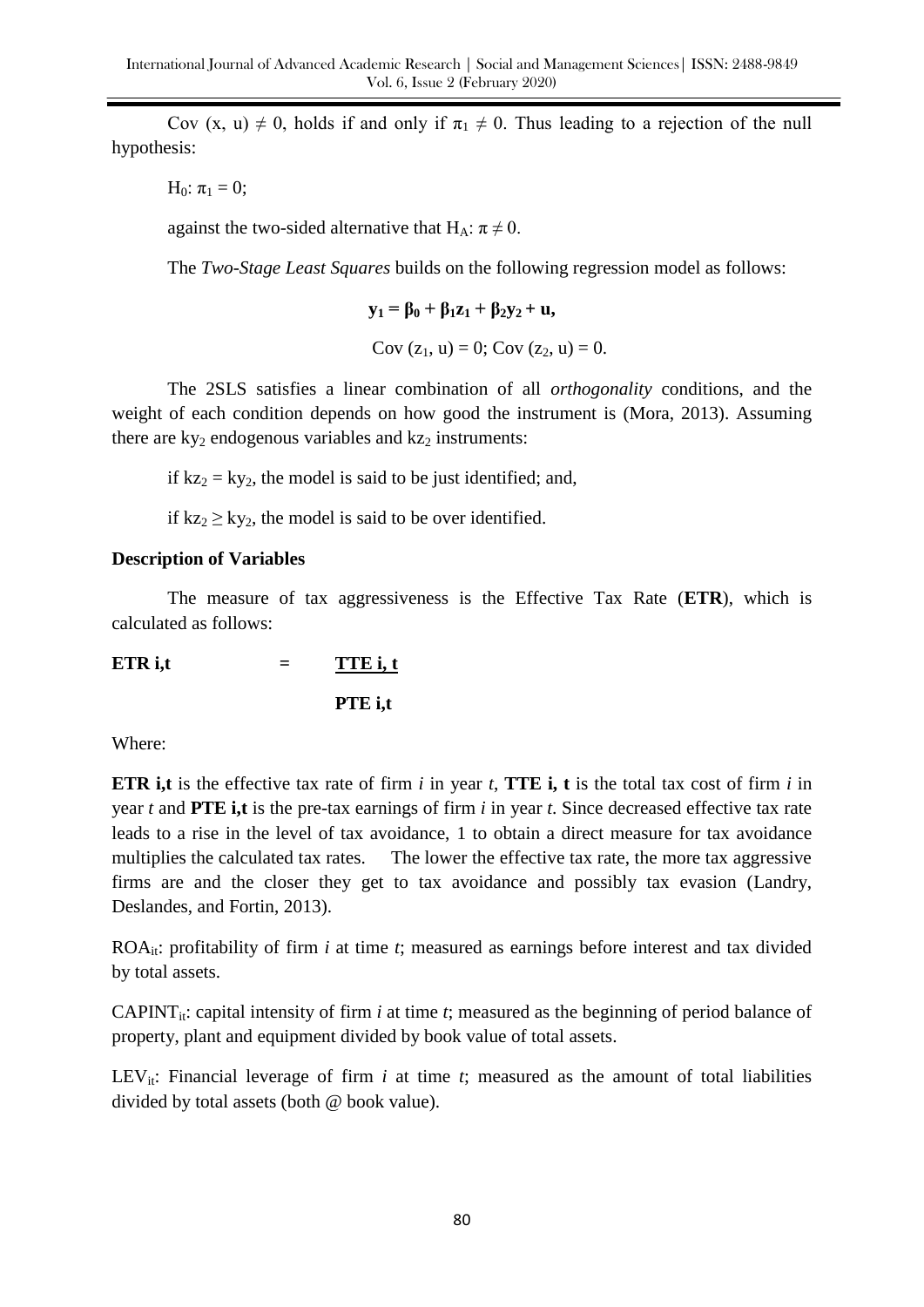#### **DATA PRESENTATION AND ANALYSIS**

#### **Descriptive Statistics**

The descriptive analysis was used to examine the properties of the data in terms of mean, minimum and maximum values, standard deviation, kurtosis and skewness.

|              | <b>ETR</b> | <b>ND</b>   | AD       | GD       |
|--------------|------------|-------------|----------|----------|
| Mean         | 0.247270   | 0.909091    | 0.363636 | 0.500000 |
| Median       | 0.016770   | 1.000000    | 0.000000 | 0.500000 |
| Maximum      | 3.148124   | 1.000000    | 1.000000 | 1.000000 |
| Minimum      | 0.000000   | 0.000000    | 0.000000 | 0.000000 |
| Std. Dev.    | 0.503463   | 0.289127    | 0.483802 | 0.502865 |
| Skewness     | 3.231369   | $-2.846050$ | 0.566947 | 0.000000 |
| Kurtosis     | 15.64819   | 9.100000    | 1.321429 | 1.000000 |
| Jarque-Bera  | 739.7267   | 255,2367    | 15.04549 | 14.66667 |
| Probability  | 0.000000   | 0.000000    | 0.000541 | 0.000653 |
| Sum          | 21.75976   | 80.00000    | 32.00000 | 44.00000 |
| Sum Sq. Dev. | 22.05237   | 7.272727    | 20.36364 | 22.00000 |
| Observations | 88         | 88          | 88       | 88       |

Source: E-Views 9.0 Output, 2019

### 4.2 Correlation Analysis

#### **Table 4: Correlation output between independent variables and effective tax rate**

|            | <b>ETR</b> | ND          | AD       | GD       |
|------------|------------|-------------|----------|----------|
| <b>ETR</b> | 1.000000   |             |          |          |
| ND.        | 0.154325   | 1.000000    |          |          |
| AD         | 0.112231   | $-0.418330$ | 1.000000 |          |
| GD         | 0.196819   | $-0.316228$ | 0.377964 | 1.000000 |
|            |            |             |          |          |

Source: E-Views 9.0 Output, 2019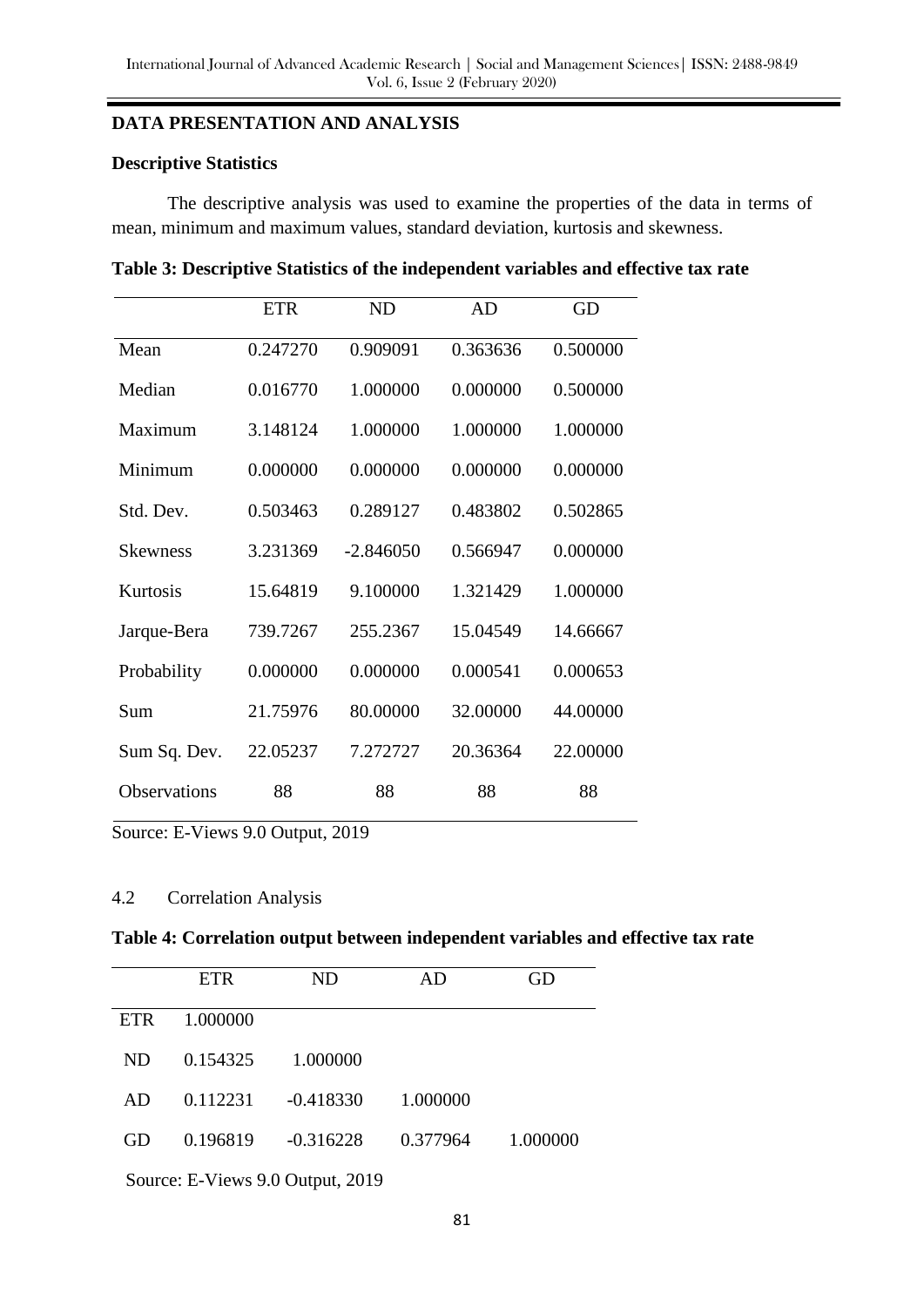Pearson's correlation analysis was used to examine the inter-relationships between the variables in the study. The correlation output in Table 4; showed that ETR is positively related to nationality diversity, age diversity, gender diversity. The surrogate for nationality diversity is negatively related to age diversity, gender diversity. The variable age diversity is positively related to gender diversity; but, negatively related to tenure diversity and nonexecutive diversity. Gender diversity is positively related to tenure diversity and nonexecutive diversity; while, tenure diversity is negatively related to non-executive diversity. The output also shows that none of the statistical strength of the relationship between the variables were greater than .70 (suggesting absence of the likelihood of multi-collinearity) (Smith, 2015).

### **Analysis of Research Questions**

This section analyses the research questions posed in the study:

### **Research Question One**

What is the influence of nationality diversity on effective tax rate?

**Table 5: Effect of nationality diversity on effective tax rate** 

| Dependent Variable: EFFECTIVE_TAX_RATE |  |
|----------------------------------------|--|

| D                    |             |            |             |        |  |  |
|----------------------|-------------|------------|-------------|--------|--|--|
| Variable             | Coefficient | Std. Error | t-Statistic | Prob.  |  |  |
| <b>ND</b>            | 0.071109    | 0.089656   | 0.793127    | 0.4307 |  |  |
| <b>BOARD SIZE</b>    | 0.016590    | 0.017276   | 0.960303    | 0.3406 |  |  |
| D <sub>O</sub>       | $-0.010856$ | 0.065762   | $-0.165080$ | 0.8694 |  |  |
| <b>ROA</b>           | 0.053681    | 0.126642   | 0.423885    | 0.6731 |  |  |
| CAPITAL_INTENSITY    | $-0.026655$ | 0.014250   | $-1.870543$ | 0.0661 |  |  |
| <b>LEVERAGE</b>      | $-0.036738$ | 0.015025   | $-2.445166$ | 0.0173 |  |  |
| <b>AVERAGE ASSET</b> | $-5.06E-13$ | 1.86E-13   | $-2.726874$ | 0.0083 |  |  |

# Source: E-Views 9.0 Output, 2019

Table 5 shows that nationality diversity has a positive influence on effective tax rate; this is suggestive that as the value of nationality diversity increases the mean of effective tax rate also increases. In other words, as board members are increasingly dominated by individuals from different tribes or ethnic groups or foreigners the higher likelihood for an increase in effective tax rate.

# **Research Question Two**

What is the influence of age diversity on effective tax rate?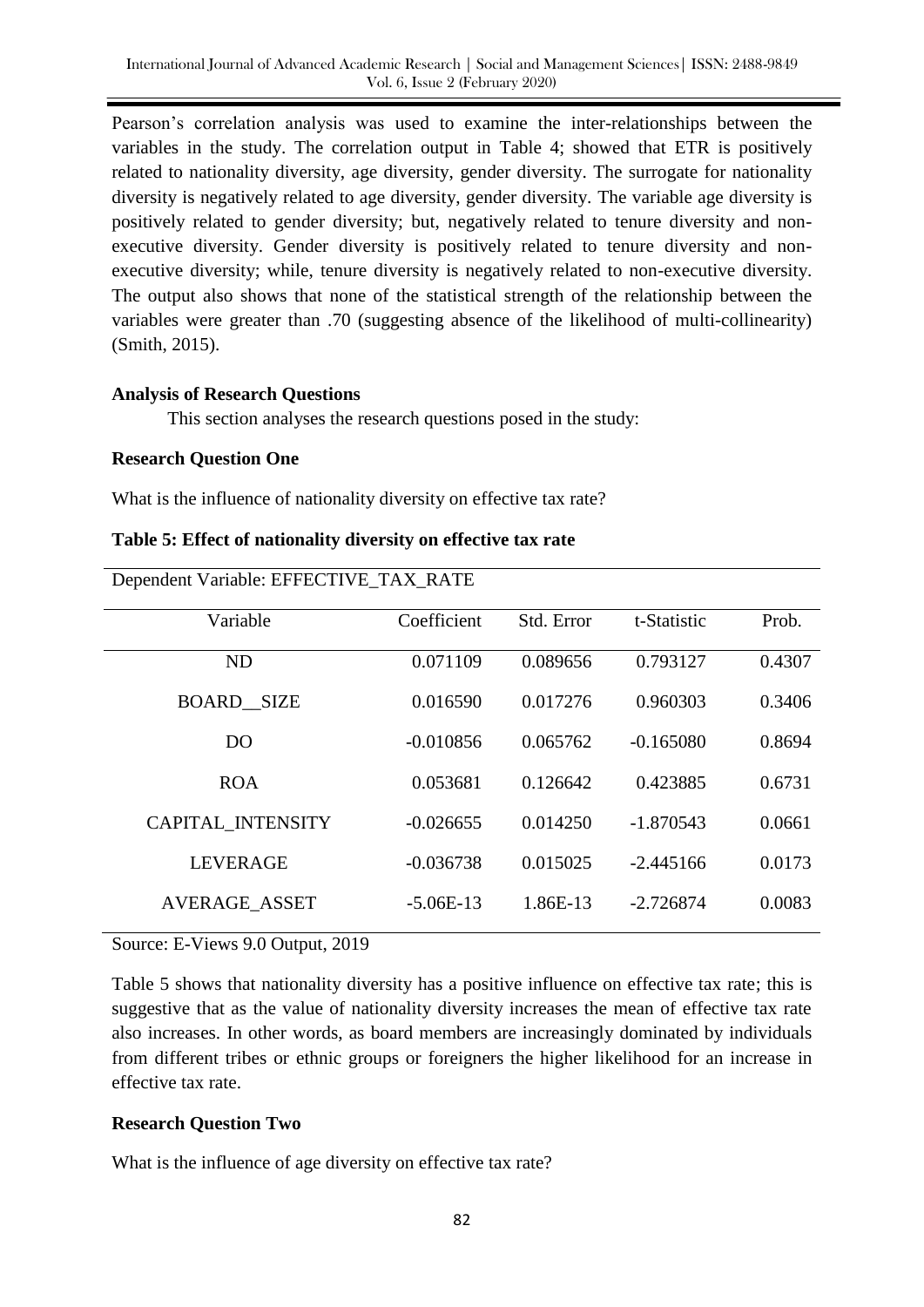| Table 6: Effect of age diversity on effective tax rate |  |  |
|--------------------------------------------------------|--|--|
|                                                        |  |  |

| Dependent Variable: EFFECTIVE_IAX_RAIE |             |            |             |        |  |  |
|----------------------------------------|-------------|------------|-------------|--------|--|--|
| Variable                               | Coefficient | Std. Error | t-Statistic | Prob.  |  |  |
| $\mathsf{C}$                           | 0.221718    | 0.075296   | 2.944622    | 0.0045 |  |  |
| EFFECTIVE_TAX_RATE(-1)                 | 0.317560    | 0.121557   | 2.612424    | 0.0113 |  |  |
| AD                                     | 0.233514    | 0.074569   | 3.131527    | 0.0027 |  |  |
| <b>BOARD SIZE</b>                      | 0.001412    | 0.008677   | 0.162766    | 0.8712 |  |  |
| D <sub>O</sub>                         | $-0.083627$ | 0.034974   | $-2.391129$ | 0.0198 |  |  |
| <b>ROA</b>                             | $-0.068438$ | 0.077274   | $-0.885654$ | 0.3792 |  |  |
| <b>CAPITAL INTENSITY</b>               | $-0.027964$ | 0.008885   | $-3.147385$ | 0.0025 |  |  |
| <b>LEVERAGE</b>                        | $-0.062047$ | 0.019129   | $-3.243651$ | 0.0019 |  |  |
| AVERAGE_ASSET                          | $-3.83E-13$ | 8.32E-14   | $-4.600295$ | 0.0000 |  |  |

Dependent Variable: EFFECTIVE\_TAX\_RATE

Source: E-Views 9.0 Output, 2019

Table 6 shows that age diversity has a positive influence on effective tax rate; this is suggestive that as the value of age diversity increases the mean of effective tax rate also increases. In other words, as board members are increasingly dominated by individuals from different age groups the higher likelihood for an increase in effective tax rate.

#### **Research Question Three**

What is the influence of gender diversity on effective tax rate?

| Dependent Variable: EFFECTIVE_TAX_RATE |             |            |             |        |
|----------------------------------------|-------------|------------|-------------|--------|
| Variable                               | Coefficient | Std. Error | t-Statistic | Prob.  |
| C                                      | 0.327193    | 0.120012   | 2.726330    | 0.0083 |
| EFFECTIVE_TAX_RATE(-1)                 | 0.264654    | 0.097960   | 2.701639    | 0.0089 |
| GD                                     | 0.235258    | 0.083657   | 2.812153    | 0.0066 |
| <b>BOARD SIZE</b>                      | $-0.016161$ | 0.017641   | $-0.916084$ | 0.3632 |
| D <sub>O</sub>                         | $-0.019325$ | 0.056969   | $-0.339226$ | 0.7356 |
| <b>ROA</b>                             | $-0.027467$ | 0.093609   | $-0.293420$ | 0.7702 |
| <b>CAPITAL INTENSITY</b>               | $-0.019877$ | 0.008809   | $-2.256501$ | 0.0276 |
| <b>LEVERAGE</b>                        | $-0.047143$ | 0.018105   | $-2.603843$ | 0.0115 |
| AVERAGE_ASSET                          | $-7.33E-13$ | 1.98E-13   | $-3.691734$ | 0.0005 |
| $\sim$<br>$\blacksquare$               |             |            |             |        |

Source: E-Views 9.0 Output, 2019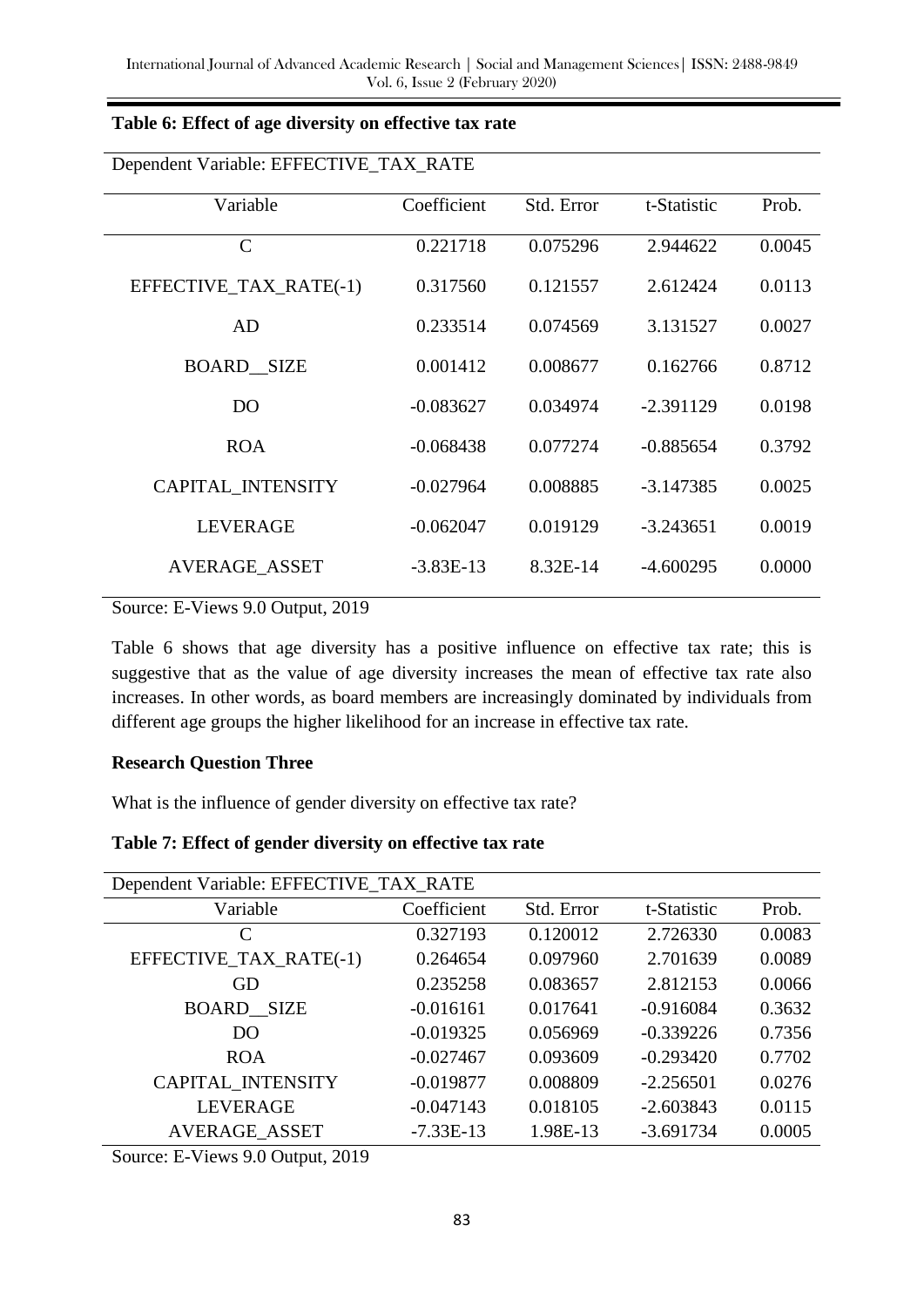Table 7 shows that gender diversity has a positive influence on effective tax rate; this is suggestive that as the value of gender diversity increases the mean of effective tax rate also increases. In other words, as board members are increasingly composed of the female gender the higher likelihood for an increase in effective tax rate.

# **4. Test of Hypotheses Test of Hypothesis One**

Ho<sub>1</sub>: Nationality diversity has no significant effect on corporate tax aggressiveness behaviour of quoted healthcare manufacturing firms in Nigeria.

 $H<sub>II</sub>$ : Nationality diversity has significant effect on corporate tax aggressiveness behaviour of quoted healthcare manufacturing firms in Nigeria

| Dependent Variable: EFFECTIVE_TAX_RATE |             |                    |             |          |  |
|----------------------------------------|-------------|--------------------|-------------|----------|--|
| Variable                               | Coefficient | Std. Error         | t-Statistic | Prob.    |  |
| $\mathcal{C}$                          | 0.080069    | 0.209337           | 0.382488    | 0.7034   |  |
| EFFECTIVE_TAX_RATE(-1)                 | 0.292341    | 0.121662           | 2.402887    | 0.0193   |  |
| <b>ND</b>                              | 0.071109    | 0.089656           | 0.793127    | 0.4307   |  |
| <b>BOARD SIZE</b>                      | 0.016590    | 0.017276           | 0.960303    | 0.3406   |  |
| DO                                     | $-0.010856$ | 0.065762           | $-0.165080$ | 0.8694   |  |
| <b>ROA</b>                             | 0.053681    | 0.126642           | 0.423885    | 0.6731   |  |
| CAPITAL_INTENSITY                      | $-0.026655$ | 0.014250           | $-1.870543$ | 0.0661   |  |
| <b>LEVERAGE</b>                        | $-0.036738$ | 0.015025           | $-2.445166$ | 0.0173   |  |
| AVERAGE_ASSET                          | $-5.06E-13$ | 1.86E-13           | $-2.726874$ | 0.0083   |  |
| <b>Effects Specification</b>           |             |                    |             |          |  |
| Period fixed (dummy variables)         |             |                    |             |          |  |
| <b>Weighted Statistics</b>             |             |                    |             |          |  |
| R-squared                              | 0.400677    | Mean dependent var |             | 0.294235 |  |
| <b>Adjusted R-squared</b>              | 0.265346    | S.D. dependent var |             | 0.517865 |  |
| S.E. of regression                     | 0.457696    | Sum squared resid  |             | 12.98811 |  |
| F-statistic                            | 2.960718    | Durbin-Watson stat |             | 1.563459 |  |
| Prob(F-statistic)                      | 0.001672    |                    |             |          |  |
| <b>Unweighted Statistics</b>           |             |                    |             |          |  |
| R-squared                              | 0.260323    | Mean dependent var |             | 0.249686 |  |
| Sum squared resid                      | 14.95368    | Durbin-Watson stat |             | 2.082466 |  |
| 0.10                                   |             |                    |             |          |  |

# **Table 8: Panel EGLS output for hypothesis one**

Source: E-Views 9.0 Output, 2019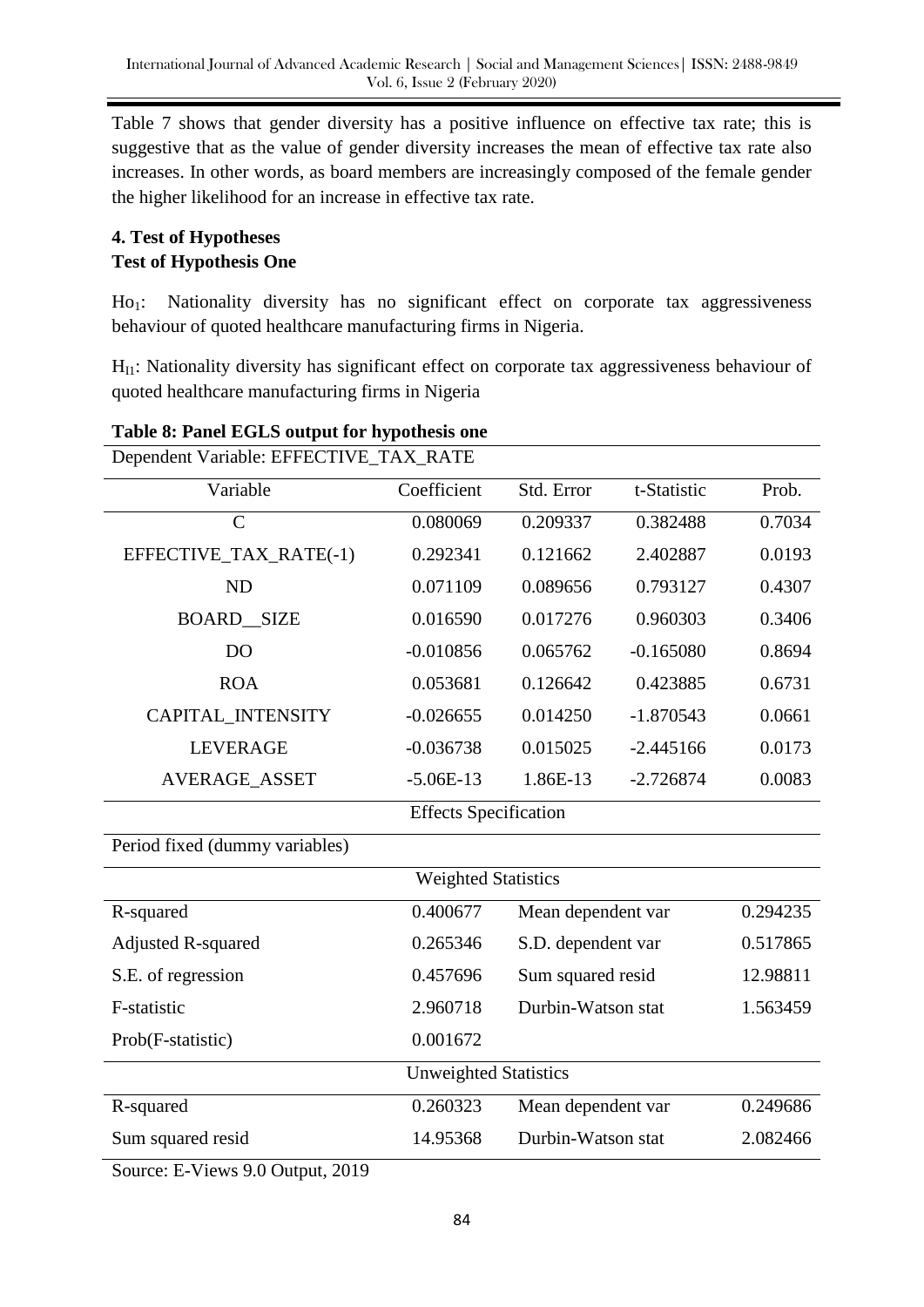The Panel EGLS (Period weights) output shown in the Table 8, is used to analyses hypothesis one, the technique used the ‗White period standard errors and covariance (d.f. corrected)', the Adjusted R-squared [Weighted statistics] value of the model is .265 ( $\mathbb{R}^2$  measures the proportion of the variance in the dependent variable that is explained by the independent variables). Thus, the independent variables accounted for approximately 27% variation in the effective tax rate. The F statistic (ratio of the mean regression sum of squares divided by the mean error sum of squares) which is used to evaluate the statistical significance of the model showed a value of 2.960; p value <.05; therefore, the hypothesis that all the regression coefficients are zero is rejected. The Durbin Watson stat is 1.563; within the context of the sample size used for this research clearly show the absence of autocorrelation.

# **Decision:**

The decision to accept or reject the null hypothesis is based on the coefficient value of the tstatistics and its associated p-value; evaluated at 5% significance level. The t-statistics value of the variable 'nationality diversity' was 0.793; and, p-value 0.431 (p $> 0.05$ ). Therefore, the study accepts the null hypothesis  $(Ho<sub>1</sub>)$  and rejects the alternate; Nationality diversity has no significant influence on effective tax rate.

# **Test of Hypothesis Two**

Ho<sub>2</sub>: Age diversity has no significant influence on corporate tax aggressiveness behaviour of quoted healthcare manufacturing firms in Nigeria.

 $H<sub>12</sub>$ : Age diversity has significant influence on corporate tax aggressiveness behaviour of quoted healthcare manufacturing firms in Nigeria.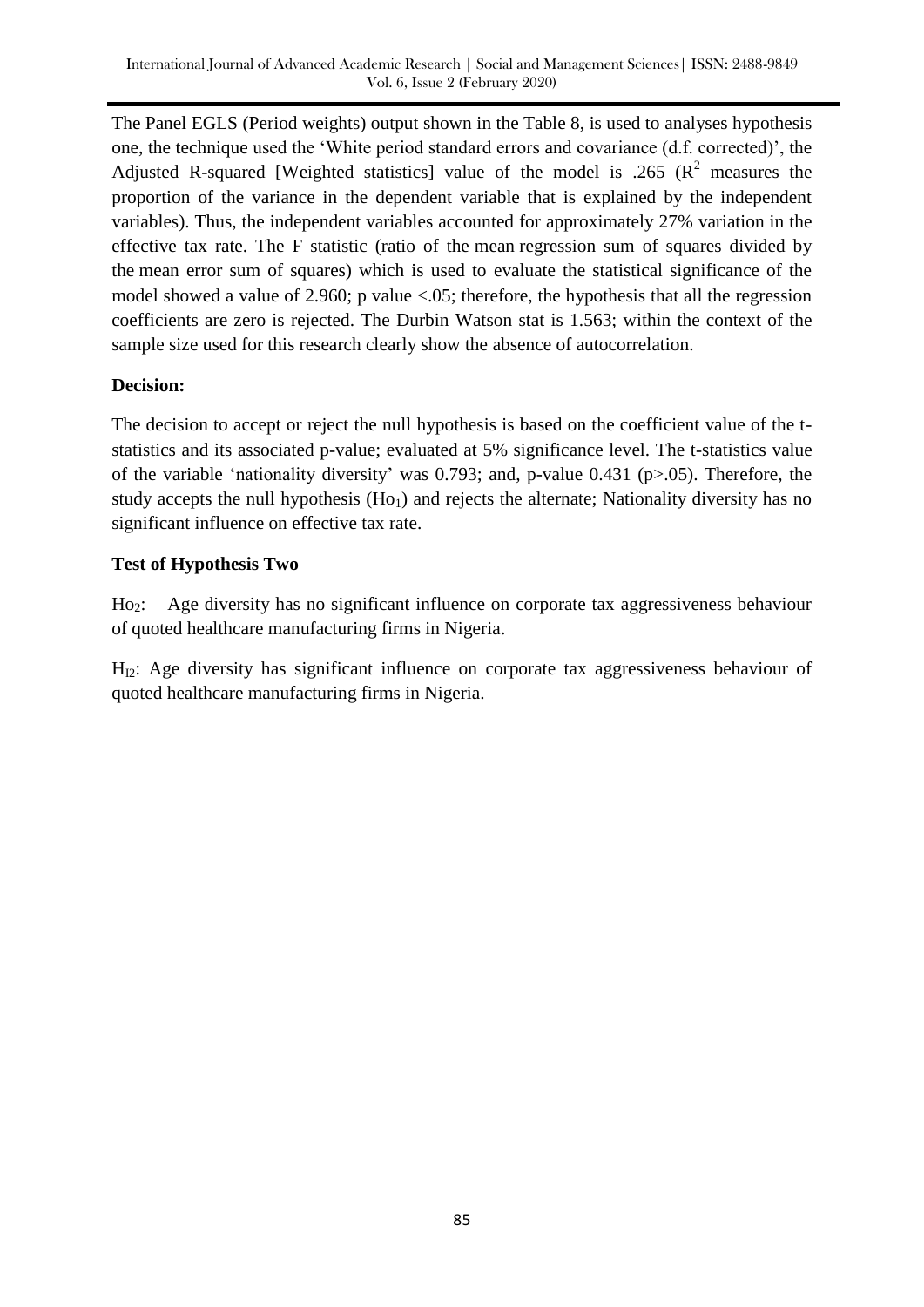| Table 9: Panel EGLS output for hypothesis two |  |  |  |  |
|-----------------------------------------------|--|--|--|--|
|-----------------------------------------------|--|--|--|--|

| Dependent Variable: EFFECTIVE_TAX_RATE |             |                    |             |          |  |
|----------------------------------------|-------------|--------------------|-------------|----------|--|
| Variable                               | Coefficient | Std. Error         | t-Statistic | Prob.    |  |
| $\mathbf C$                            | 0.221718    | 0.075296           | 2.944622    | 0.0045   |  |
| EFFECTIVE_TAX_RATE(-1)                 | 0.317560    | 0.121557           | 2.612424    | 0.0113   |  |
| <b>AD</b>                              | 0.233514    | 0.074569           | 3.131527    | 0.0027   |  |
| <b>BOARD_SIZE</b>                      | 0.001412    | 0.008677           | 0.162766    | 0.8712   |  |
| D <sub>O</sub>                         | $-0.083627$ | 0.034974           | $-2.391129$ | 0.0198   |  |
| <b>ROA</b>                             | $-0.068438$ | 0.077274           | $-0.885654$ | 0.3792   |  |
| <b>CAPITAL INTENSITY</b>               | $-0.027964$ | 0.008885           | $-3.147385$ | 0.0025   |  |
| <b>LEVERAGE</b>                        | $-0.062047$ | 0.019129           | $-3.243651$ | 0.0019   |  |
| <b>AVERAGE_ASSET</b>                   | $-3.83E-13$ | 8.32E-14           | $-4.600295$ | 0.0000   |  |
| <b>Effects Specification</b>           |             |                    |             |          |  |
| Period fixed (dummy variables)         |             |                    |             |          |  |
| <b>Weighted Statistics</b>             |             |                    |             |          |  |
| R-squared                              | 0.498851    | Mean dependent var |             | 0.317168 |  |
| <b>Adjusted R-squared</b>              | 0.385689    | S.D. dependent var |             | 0.563721 |  |
| S.E. of regression                     | 0.452253    | Sum squared resid  |             | 12.68105 |  |
| F-statistic                            | 4.408270    | Durbin-Watson stat |             | 1.545433 |  |
| Prob(F-statistic)                      | 0.000022    |                    |             |          |  |
| <b>Unweighted Statistics</b>           |             |                    |             |          |  |
| R-squared                              | 0.254752    | Mean dependent var |             | 0.249686 |  |
| Sum squared resid                      | 15.06631    | Durbin-Watson stat |             | 2.133376 |  |

Source: E-Views 9.0 Output, 2019

The Panel EGLS (Period weights) output shown in the Table 9, is used to analyse hypothesis two, the technique used the 'White period standard errors and covariance (d.f. corrected)', the Adjusted R-squared [Weighted statistics] value of the model is .386  $(R^2$  measures the proportion of the variance in the dependent variable that is explained by the independent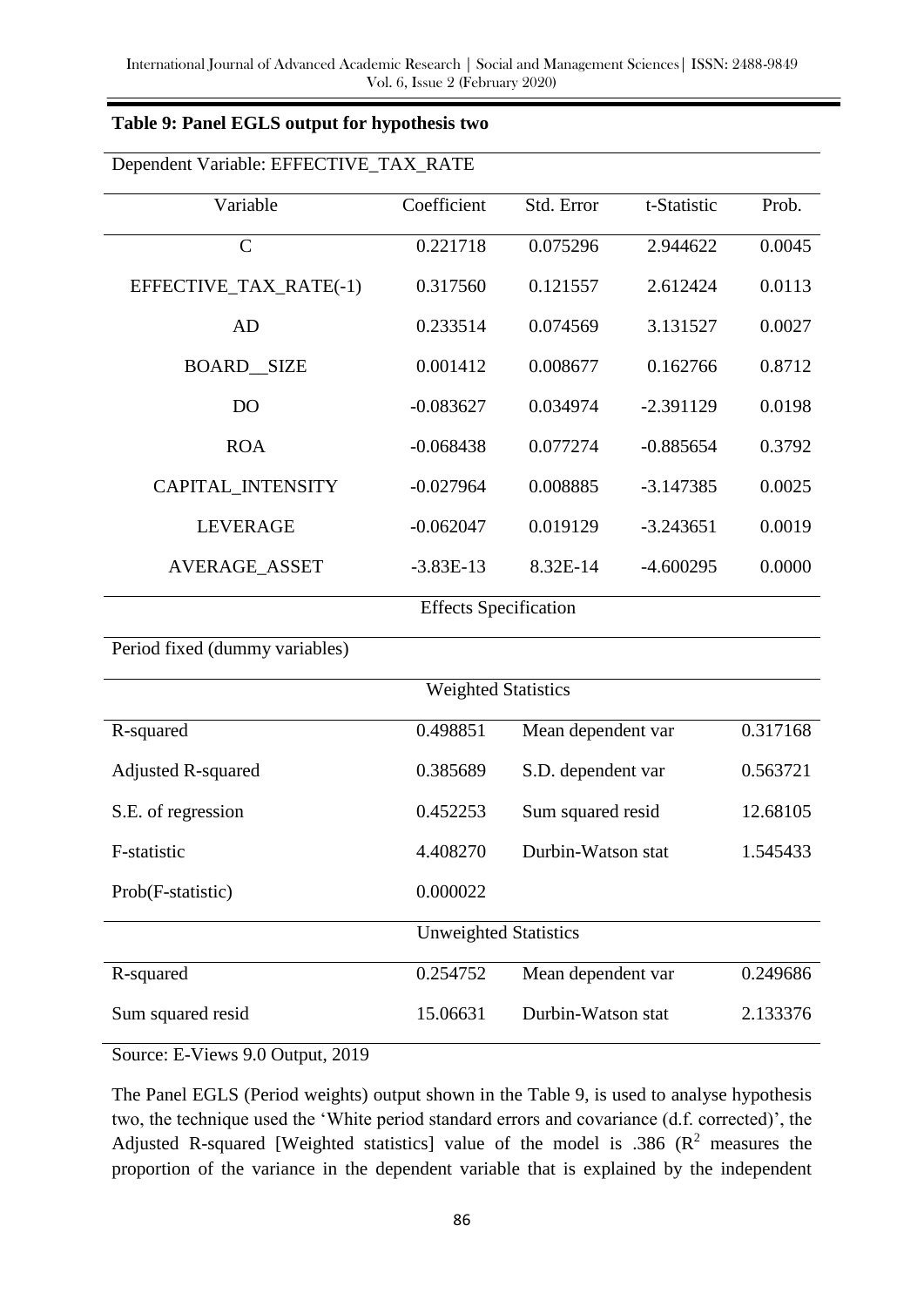variables). Thus, the independent variables accounted for approximately 39% variation in the effective tax rate. The F statistic (ratio of the mean regression sum of squares divided by the mean error sum of squares) which is used to evaluate the statistical significance of the model showed a value of 4.408; p value <.05; therefore, the hypothesis that all the regression coefficients are zero is rejected. The Durbin Watson stat is 1.545; within the context of the sample size used for this research clearly show the absence of autocorrelation.

# **Decision:**

The decision to accept or reject the null hypothesis is based on the based on the coefficient value of the t-statistics and its associated p-value; evaluated at 5% significance level. The tstatistics value of the variable 'age diversity' was  $3.132$ ; and, p-value 0.002 (p<.05). Therefore, the study rejects the null hypothesis  $(H<sub>o2</sub>)$  and accepts the alternate; Age diversity has a significant influence on effective tax rate.

# **Test of Hypothesis Three**

Ho<sub>3</sub>: There is no significant influence of gender diversity on corporate tax aggressiveness behaviour of quoted healthcare manufacturing firms in Nigeria.

 $H_{13}$ : There is significant influence of gender diversity on corporate tax aggressiveness behaviour of quoted healthcare manufacturing firms in Nigeria.

| Dependent Variable: EFFECTIVE_TAX_RATE |             |                    |             |          |  |
|----------------------------------------|-------------|--------------------|-------------|----------|--|
| Variable                               | Coefficient | Std. Error         | t-Statistic | Prob.    |  |
| $\mathcal{C}$                          | 0.327193    | 0.120012           | 2.726330    | 0.0083   |  |
| EFFECTIVE_TAX_RATE(-1)                 | 0.264654    | 0.097960           | 2.701639    | 0.0089   |  |
| <b>GD</b>                              | 0.235258    | 0.083657           | 2.812153    | 0.0066   |  |
| <b>BOARD_SIZE</b>                      | $-0.016161$ | 0.017641           | $-0.916084$ | 0.3632   |  |
| D <sub>O</sub>                         | $-0.019325$ | 0.056969           | $-0.339226$ | 0.7356   |  |
| <b>ROA</b>                             | $-0.027467$ | 0.093609           | $-0.293420$ | 0.7702   |  |
| CAPITAL_INTENSITY                      | $-0.019877$ | 0.008809           | $-2.256501$ | 0.0276   |  |
| <b>LEVERAGE</b>                        | $-0.047143$ | 0.018105           | $-2.603843$ | 0.0115   |  |
| AVERAGE_ASSET                          | $-7.33E-13$ | 1.98E-13           | $-3.691734$ | 0.0005   |  |
| <b>Effects Specification</b>           |             |                    |             |          |  |
| Period fixed (dummy variables)         |             |                    |             |          |  |
| <b>Weighted Statistics</b>             |             |                    |             |          |  |
| R-squared                              | 0.494862    | Mean dependent var |             | 0.322209 |  |
| <b>Adjusted R-squared</b>              | 0.380799    | S.D. dependent var |             | 0.566624 |  |
| S.E. of regression                     | 0.458690    | Sum squared resid  |             | 13.04460 |  |
| F-statistic                            | 4.338485    | Durbin-Watson stat |             | 1.426400 |  |
| Prob(F-statistic)                      | 0.000027    |                    |             |          |  |
| <b>Unweighted Statistics</b>           |             |                    |             |          |  |
| R-squared                              | 0.279965    | Mean dependent var |             | 0.249686 |  |
| Sum squared resid                      | 14.55659    | Durbin-Watson stat |             | 2.063265 |  |
| $\blacksquare$<br>$\sim$ $\sim$ $\sim$ |             |                    |             |          |  |

# **Table 10: Panel EGLS output for hypothesis three**

Source: E-Views 9.0 Output, 2019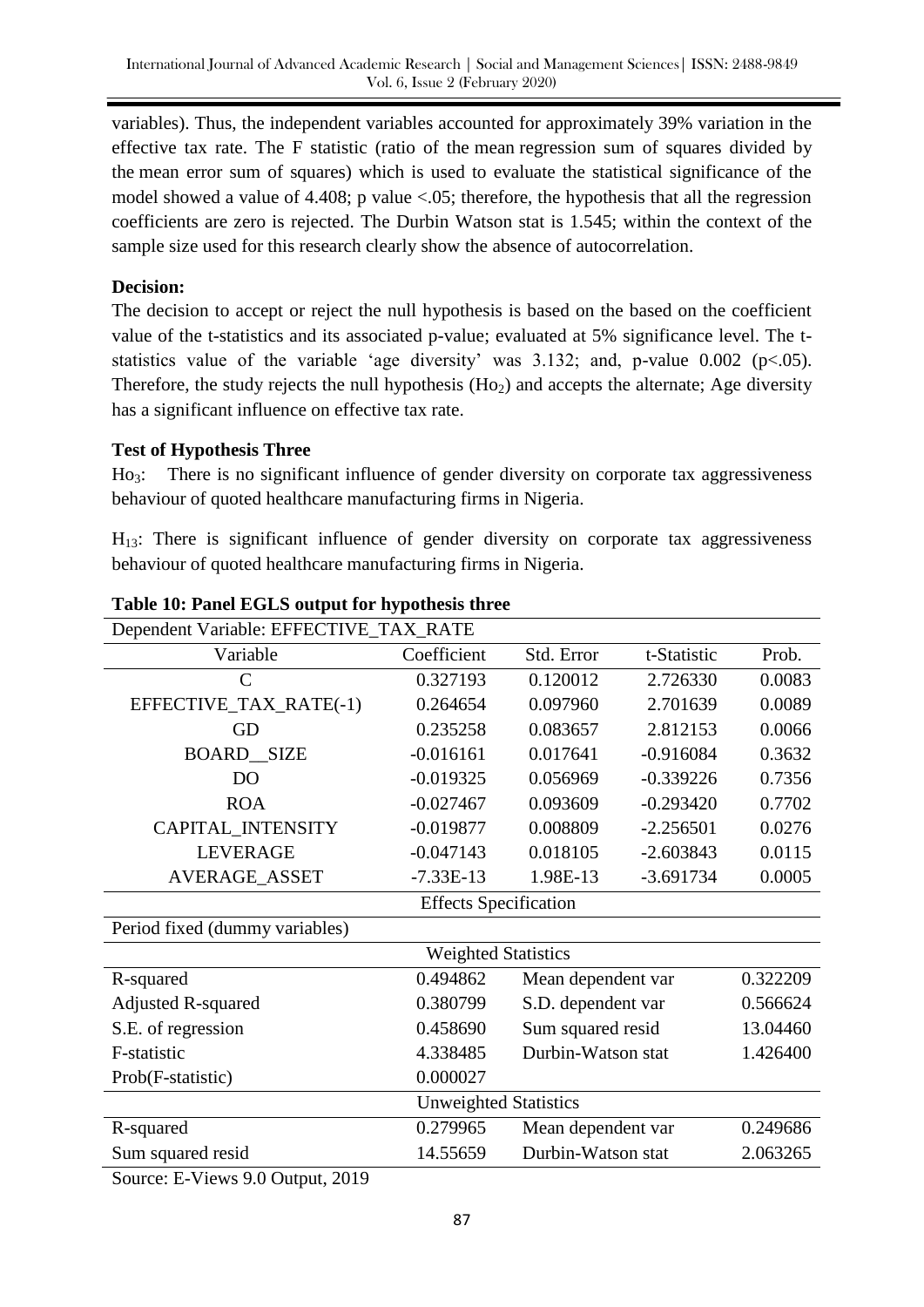The Panel EGLS (Period weights) output shown in the Table 10, is used to analyse hypothesis three, the technique used the 'White period standard errors and covariance (d.f. corrected)', the Adjusted R-squared [Weighted statistics] value of the model is .381 ( $\mathbb{R}^2$ ) measures the proportion of the variance in the dependent variable that is explained by the independent variables). Thus, the independent variables accounted for approximately 38% variation in the effective tax rate. The F statistic (ratio of the mean regression sum of squares divided by the mean error sum of squares) which is used to evaluate the statistical significance of the model showed a value of 4.338; p value  $\lt 0.05$ ; therefore, the hypothesis that all the regression coefficients are zero is rejected. The Durbin Watson stat is 1.426; within the context of the sample size used for this research clearly show the absence of autocorrelation.

### **Decision:**

The decision to accept or reject the null hypothesis is based on the based on the coefficient value of the t-statistics and its associated p-value; evaluated at 5% significance level. The tstatistics value of the variable 'gender diversity' was 2.812; and, p-value 0.006 (p $< .05$ ). Therefore the study rejects the null hypothesis  $(H<sub>o3</sub>)$  and accepts the alternate; gender diversity has a significant influence on effective tax rate.

# **SUMMARY OF FINDINGS, CONCLUSION AND RECOMMENDATIONS**

# **Summary of Findings**

The study summarises the results of the empirical data analysis in this section below as follows:

- 1. Nationality diversity has a non-significant positive influence on effective tax rate (P>.05);
- 2. Age diversity has a significant positive influence on effective tax rate (P<.05);
- 3. There is a significant positive influence of gender diversity on effective tax rate (P<.05);

# **Conclusion**

The study concludes that board structure as reflected in its composition affects the effective tax rate of quoted manufacturing firms in Nigeria. While extensively studies have been conducted in this area in Nigeria focusing on product manufacturing firms; few studies have focused on companies classified under the healthcare sector. Using a purposive sample of firms classified under the healthcare sector, the study investigated the nexus of five board diversity measures on effective tax rate of healthcare manufacturing firms. The results showed differing effects. The nationality, age and gender diversity of the board of directors showed a positive effect; while, tenure and non-executive diversity of the board showed negative effect.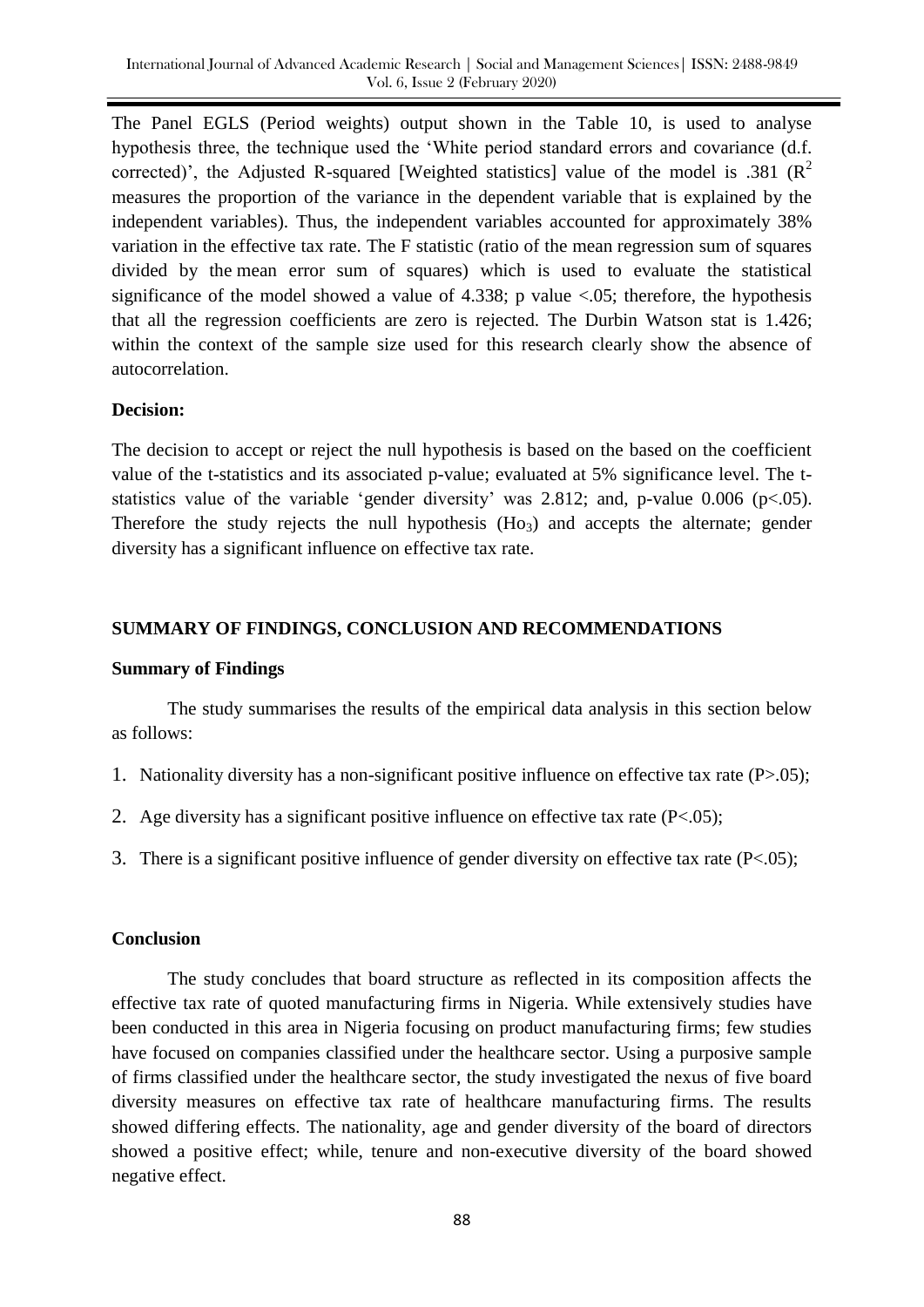#### **Recommendations**

The study makes the following recommendations for implementation among manufacturing firms in Nigeria:

- 1. The inclusion of directors from different ethnic groups, tribes or nationalities, this is necessary because the origin of an individual plays a role in shaping the behaviour of such individual, and a more homogenous group are likely prone to think alike;
- 2. The age of directors should become a factor in considering the appointment of an individual. The positive effect of age diversity in the study is suggestive of the fact that older directors are more likely to exhibit a more conservative approach than younger directors;
- 3. The issue of female boardroom participation should be re-visited. The study recommends that more females be allowed in corporate boardrooms because of their positive influence in enhancing corporate governance; because, they have shown to be ethical and more selfconscientious. However, such inclusion should be subject to the qualification if such female arbitrary mode to fill corporate places.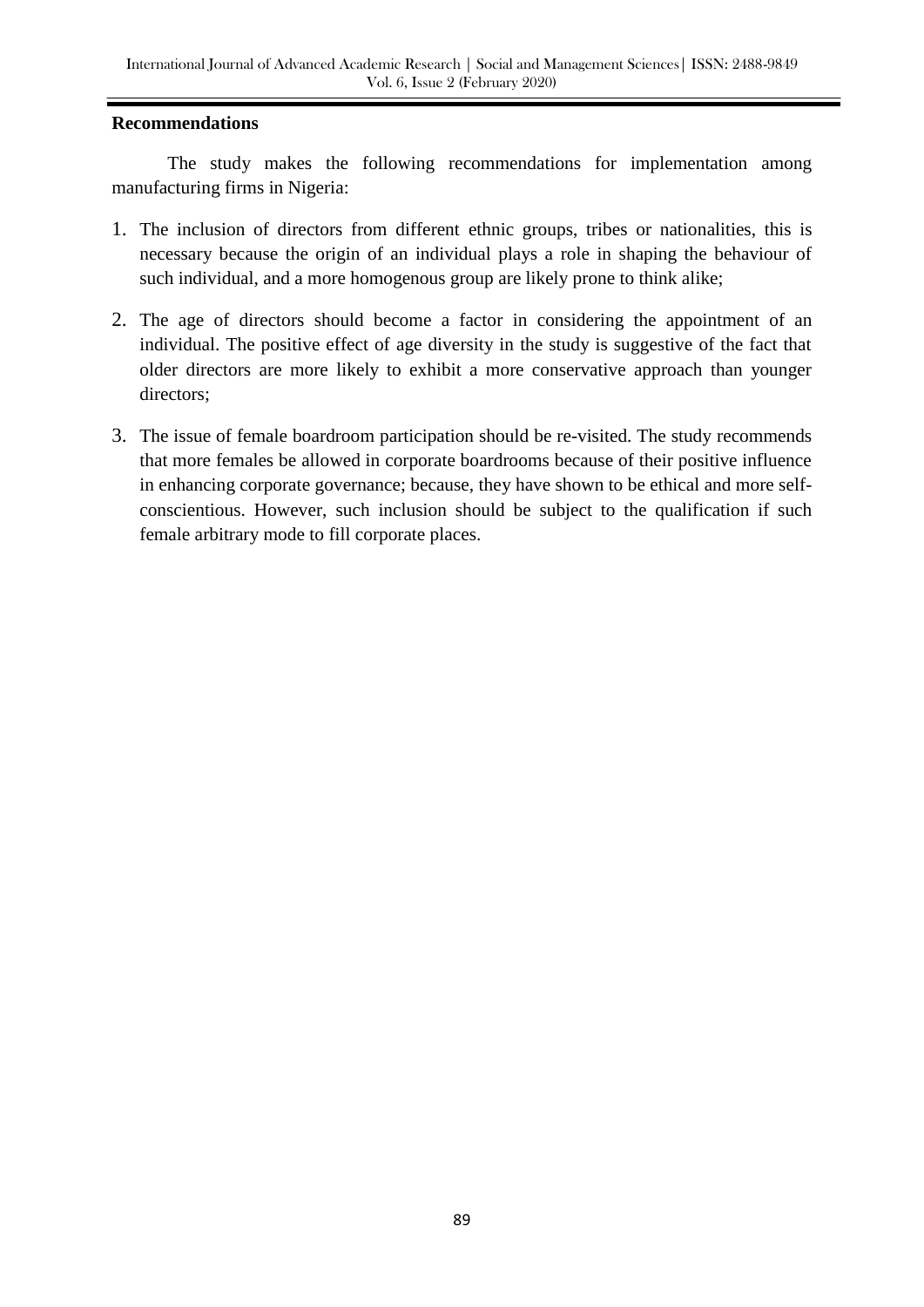#### **REFERENCES**

- Abbott, L. J., Parker, S., & Presley, T. J. (2012). Female board presence and the likelihood of financial restatement. *Accounting Horizons*, *26*(4), 607-629.
- Alfiero, S., Cane, M., De Bernardi, P., and Venuti, F. (2015). How board gender diversity affects corporate reputation: A study on Italian most reputable companies. Proceedings of Eurasia Business Research Conference, 4 - 6 June 2015, Nippon Hotel, Istanbul, Turkey.
- Aliani, K., and Zarai, A. M. (2012a). Demographic diversity in the board and corporate tax planning. *Journal of Business Management and Strategy*, *3*(1), 72-86.
- Aliani, K., and Zarai, A. M. (2012b). The board of directors and the corporate tax planning: Empirical evidence from Tunisia. *International Journal of Accounting Financial Reporting*, *2*(2), 142-157.
- Alstadsaeter, A., and Jacob, M. (2013). Who participates in tax avoidance? *Working paper.*University of Oslo and WHU – Otto Beisheim School of Management.
- Arfken, D. E., Bellar, S. L., and Helms, M. M. (2004). The ultimate glass ceiling revisited: The presence of women on corporate boards. *Journal of Business ethics*, *50*(2), 177- 186.
- Association of Chartered Certified Accountants (ACCA) (2015). Diversifying the board A step towards better governance. Available online at [http://www.accaglobal.com/in/en/student/exam-support-resources/professional](http://www.accaglobal.com/in/en/student/exam-support-resources/professional-exams-study-resources/p1/technical-articles/diversifying-the-board--a-step-towards-better-governance.html)[exams-study-resources/p1/technical-articles/diversifying-the-board--a-step-towards](http://www.accaglobal.com/in/en/student/exam-support-resources/professional-exams-study-resources/p1/technical-articles/diversifying-the-board--a-step-towards-better-governance.html)[better-governance.html](http://www.accaglobal.com/in/en/student/exam-support-resources/professional-exams-study-resources/p1/technical-articles/diversifying-the-board--a-step-towards-better-governance.html)
- Barker III, V. L., & Mueller, G. C. (2002). CEO characteristics and firm RandD spending. *Management Science*, *48*(6), 782-801.
- Black, B. S., Jang, W., & Kim, W. (2004). Does corporate governance predict firms' market values? Evidence from Korea. Working Paper No. 237, Stanford Law School.
- Braithwaite, J. (2005). *Markets in Vice, Markets in Virtue*. Federation Press, Sydney, NSW.
- Budiman, J., & Miharjo, S. (2012). *Pengaruh Karakter Eksekutif Terhadap Penghindaran Pajak (Tax Avoidance)* (Master's Thesis). Universitas Gadjah Mada.
- Burke, R. J., & Vinnicombe, S. (2008). Women on corporate boards of directors: International issues and opportunities. In S. Vinnicombe, V. Singh, R. J. Burke, D. Bilimoria, and M. Huse (Eds.), *Women on Corporate Boards.* Northampton, MA, USA: Edward Elgar.
- Campbell, K., & Minguez-Vera, A. (2008). Gender diversity in the boardroom and firm financial performance. *Journal of Business Ethics*, *83*, 435-451.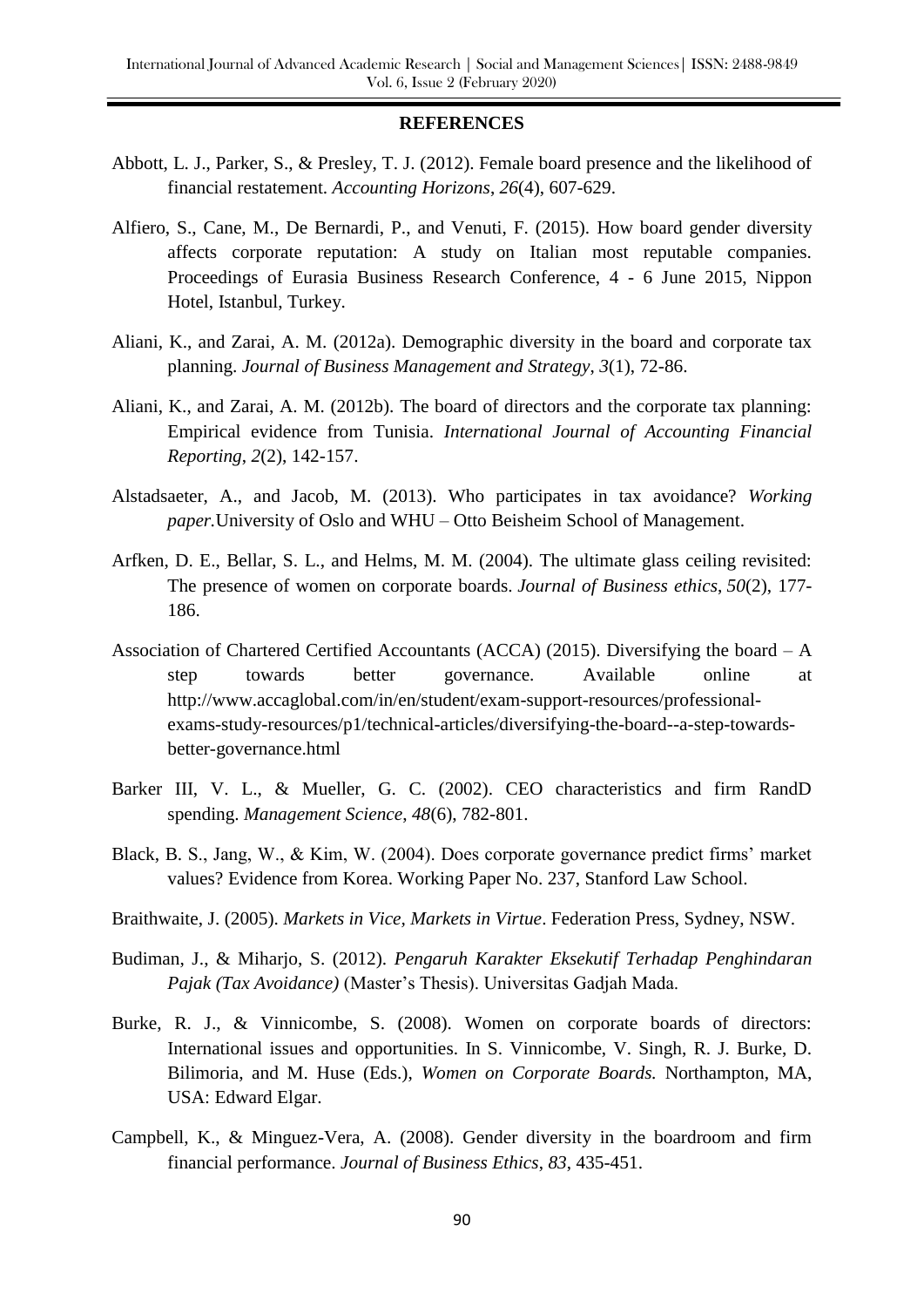- Carter, D. A., Simkins, B. J., and Simpson, W. G. (2003). Corporate governance, board diversity, and firm value. *The Financial Review*, *38*(1), 33-53.
- Chen, S., Chen, X., Cheng, Q., & Shevlin, T. (2010). Are family firms more tax aggressive than non-family firms? *Journal of Financial Economics*, *95*, 41-61.
- Cumming, D., Leung, T. Y., & Rui, O. (2015). Gender diversity and securities fraud. *Academy of management Journal*, *58*(5), 1572-1593.
- Curtis, M., Schmid, C., & Struber, M. (2012). Gender diversity and corporate performance. Credit Suisse AG Research Institute.
- Darmadi, S. (2011). Board diversity and firm performance: The Indonesian evidence. *Corporate Ownership and Control*, 8: (e-journal). Available at SSRN: http://ssrn.com/abstract=1727195.
- Davidson, R., Goodwin-Stewart, J., & Kent, P. (2005). Internal governance structures and earnings management. *Accounting and Finance*, *45*(2), 241-267.
- Desai, M. A., & Dharmapala, D. (2006). Corporate tax avoidance and high-powered incentives. *Journal of Financial Economics*, *79*, 145-179.
- Desai, M. A. & Dharmapala, D. (2008). Tax and corporate governance: An economic approach. *MPI Studies on Intellectual Property, Competition and Tax Law*, *3*, 13-30.
- Engelen, P. J., van den Berg, A., & van der Laan, G. (2012). Board diversity as a shield during the financial crisis. In *Corporate Governance* (pp. 259-285). Springer, Berlin, Heidelberg.
- Faccio, M., Marchica, M., & Mura, R. (2016). CEO gender, corporate risk-taking and the efficiency of capital allocation. *Journal of Corporate Finance*, *39*,193-209.
- Finkelstein, S., and Hambrick, D. C. (1988). Chief executive compensation: A synthesis and reconciliation. *Strategic Management Journal*, *9*(6), 543–558.
- Fisher, J. M. (2014). Fairer shores, tax havens, tax avoidance and corporate social responsibility. *Boston University Law Review*, *94,* 337-364.
- Francis, B., Hasan, I., Park, J. C., & Wu, Q. (2013). Gender differences in financial reporting decision-making: Evidence from accounting conservatism. *Contemporary Accounting Research*, 32(3), 1285-1318.
- Francis, B., Hasan, I., Wu, Q., & Yan, M. (2014). Are female CFOs less tax aggressive? Evidence from tax aggressiveness. Bank of Finland Research Discussion Papers, 16, 2014.
- Gomez-Mejia, L. R., Balkin, D. B., & Cardy, R. L. (2007). *Managing human resources* (5th ed.). Upper Saddle River: NJ. Pearson Prentice Hall.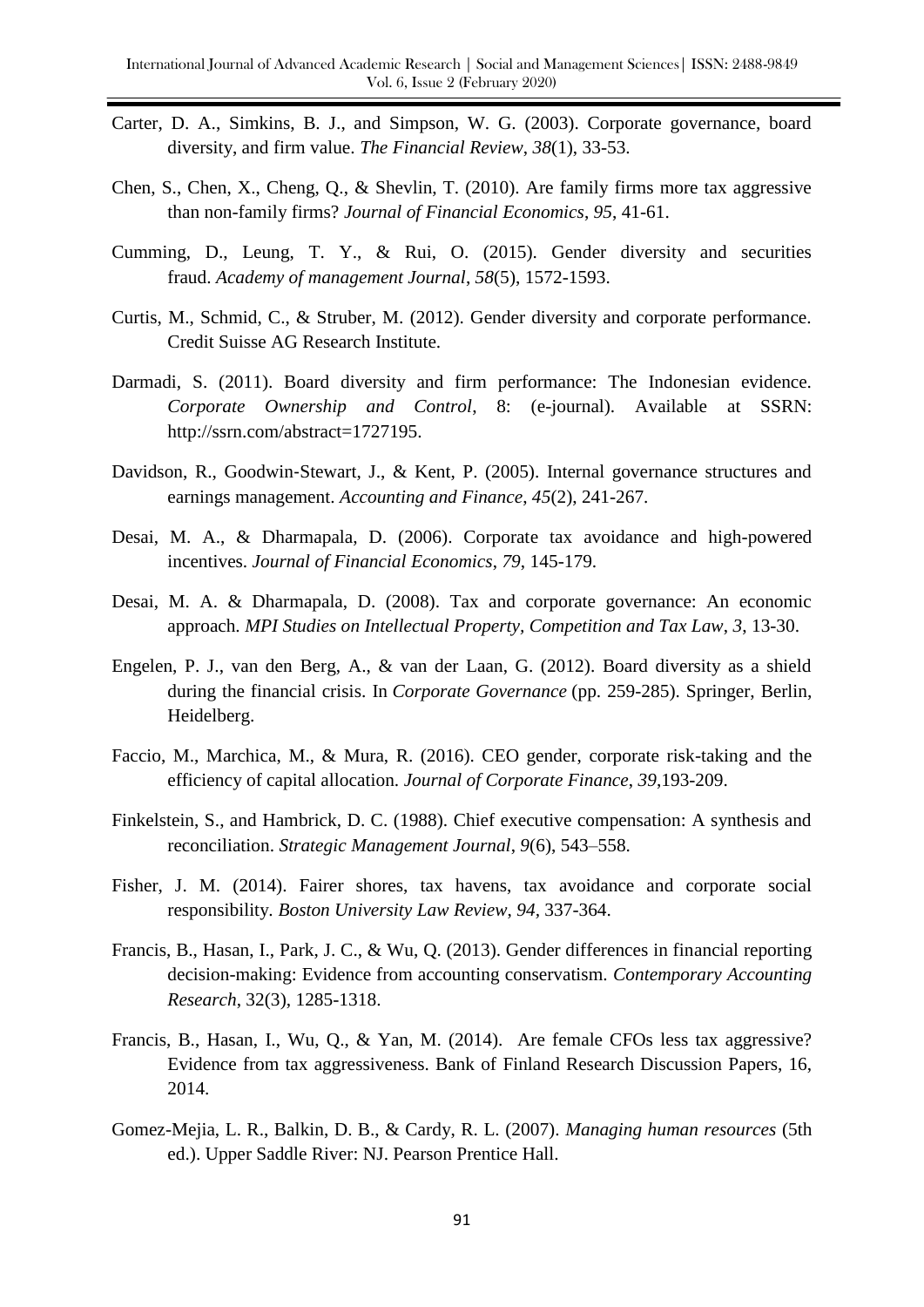- Gonzalez, J. A., & Denisi, A. S. (2009). Cross‐level effects of demography and diversity climate on organizational attachment and firm effectiveness. *Journal of Organizational Behavior*, *30*(1), 21-40.
- Gravelle, J. G. (2013). Tax havens, international tax avoidance and evasion. *Congressional Research Service*.
- Hafsi, T., & Turgut, G. (2013). Boardroom diversity and its effect on social performance: Conceptualization and empirical evidence. *Journal of Business Ethics*, *112*(3), 463- 479.
- Hanlon, M., & Heitzman, S. (2010). A review of tax research. *Journal of Accounting and Economics, 50*(2), 127-178.
- Hanlon, M., & Slemrod, J. (2009). What does tax aggressiveness signal? Evidence from stock price reactions to news about tax shelter involvement. *Journal of Public Economics, 93*(1-2), 126-141.
- Hassan, Z, Samian, A. L., & Silong, A. D. (2006). *Readings on Ethnic Relations in Multicultural Society: Perspectives and Research on National Unity and Integration*. Serdang: University Pulra Malaysia.
- Henn, M. (2013). Tax havens and the taxation of transnational corporations. Berlin: Friedrich Ebert Stiftung.
- Hoang, T. C., Abeysekera, I., and Ma, S. (2016). Board diversity and corporate social disclosure: Evidence from Vietnam. *Journal of Business Ethics*, 1-20.
- Ho, F. N., Wang, H. M. D., & Vitell, S. J. (2012). A global analysis of corporate social performance: The effects of cultural and geographic environments. *Journal of business ethics*, *107*(4), 423-433.
- Hoseini, M., & Gerayli, M. S. (2018). The presence of women on the board and tax avoidance: Evidence from Tehran Stock Exchange. *International Journal of Finance and Managerial Accounting*, *3*(9), 53-62.
- Huijsmans, M. C. (2017). The influence of executive board national culture and board nationality diversity on corporate social performance in Western European nonfinancial firms. Available online at: http://www.divaportal.se/smash/get/diva2:1077895/FULLTEXT01.pdf
- Ibrahim, N., Angelidis, J., & Tomic, I. M. (2009). Managers' attitudes toward codes of ethics: Are there gender differences?. *Journal of Business Ethics*, *90*(3), 343-353.
- Kang, H., Cheng, M., & Gray, S. (2007). Corporate governance and board composition: Diversity and independence of Australian boards. *Corporate Governance: An International Review*, *15*(2), 194-207.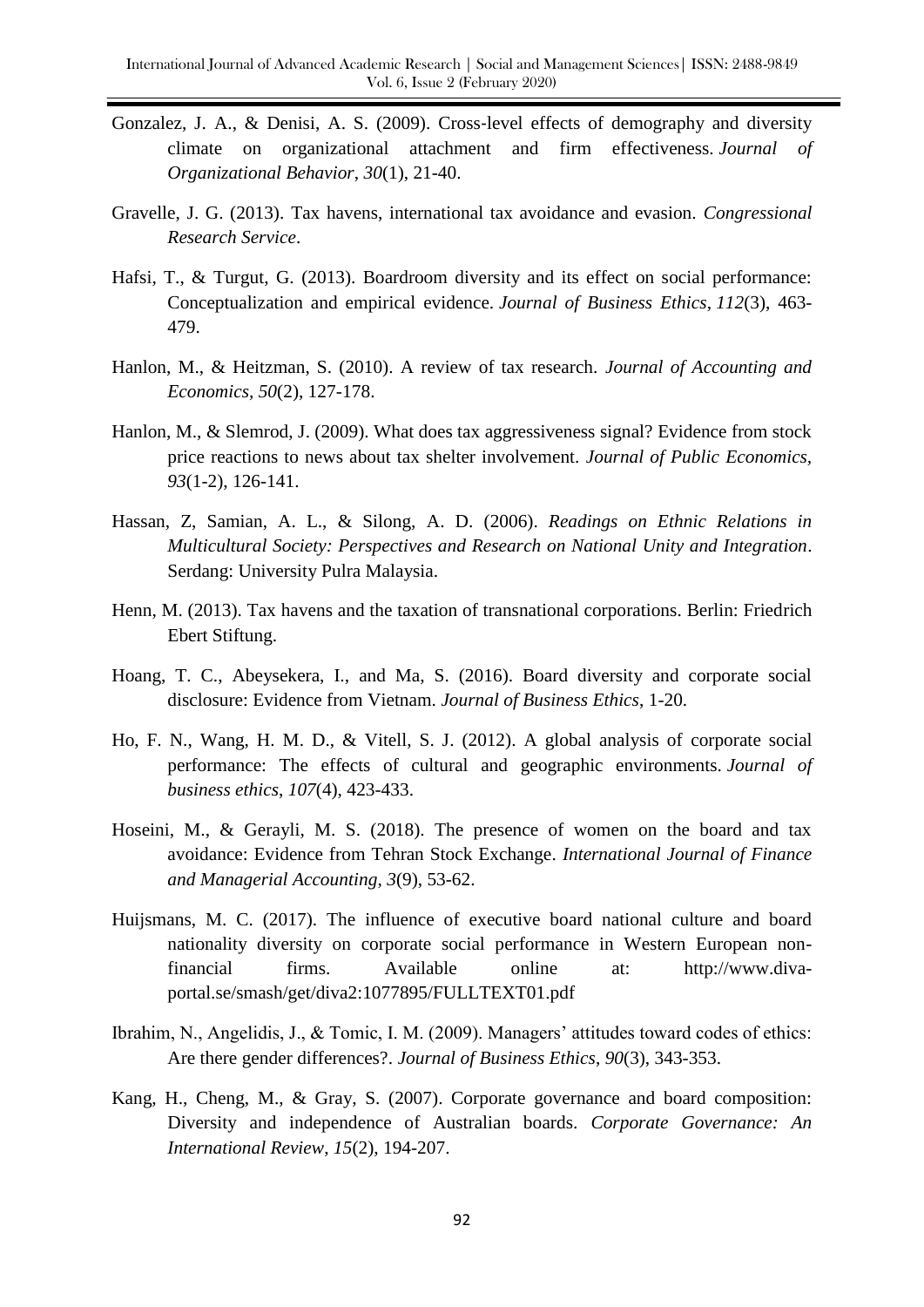- Kesner, I. F. (1988). Directors' characteristics and committee membership: An investigation of type, occupation, tenure, and gender. *Academy of Management Journal*, *31*(1), 66– 84.
- Khaoula, A., & Ali, Z. M. (2012). Demographic diversity in the board and corporate tax planning in American firms. *Business Management and Strategy*, *3*(1), 72-86.
- Khaoula, A., & Ali, Z. M. (2012). The board of directors and the corporate tax planning: Empirical Evidence from Tunisia. *International Journal of Accounting and Financial Reporting*, *2*(2), 142-157.
- Kwaghkehe, I., & Samuel, S. T. (2011). Global Perspectives in Tax Evasion and Avoidance: The Legal Quagmire in Nigeria. *NIALS Journal of Business Law,* 158-177.
- Lanis, R., Richardson, G., & Taylor, G. (2017). Board of director gender and corporate tax aggressiveness: an empirical analysis. *Journal of Business Ethics*, *144*(3), 577-596. doi:https://doi.org/10.1007/s10551-015-2815-x
- Lee, C., & Farh, J. L. (2004). Joint Effects of Group Efficiency and Gender Diversity on Group Cohesion and Performance. *Applied Psychology: An International Review*, *53*, 136-154.
- Lisowsky, P. (2009). Inferring U.S. tax liability from financial statement information. *The Journal of the American Taxation Association*, *31*(1), 29-63.
- Mahadeo, J. D., Soobaroyen, T., & Hanuman, V. O. (2012). Board composition and financial performance: Uncovering the effects of diversity in an emerging economy. *Journal of Business Ethics*, *105*(3), 375-388.
- Marinova, J., Plantenga, J., & Remery, C. (2016). Gender diversity and firm performance: evidence from Dutch and Danish boardrooms. *The International Journal of Human Resource Management*, *27*(15), 1777-1790.
- Masulis, R. W., Wang, C., & Xie, F. (2012). Globalizing the boardroom—The effects of foreign directors on corporate governance and firm performance. *Journal of Accounting and Economics*, *53*(3), 527-554.
- Michelon, G., & Parbonetti, A. (2012). The effect of corporate governance on sustainability disclosure. *Journal of Management and Governance*, *16*(3), 477-509.
- Mills, L. F., Nutter, S. E., & Schwab, C. M. (2013). The effect of political sensitivity and bargaining power on taxes: Evidence from federal contractors. *The Accounting Review*, *88*(3), 977-1005.
- Minnick, K., & Noga, T. (2010). Do corporate governance characteristics influence tax management? *Journal of Corporate Finance, 16*, 703-771.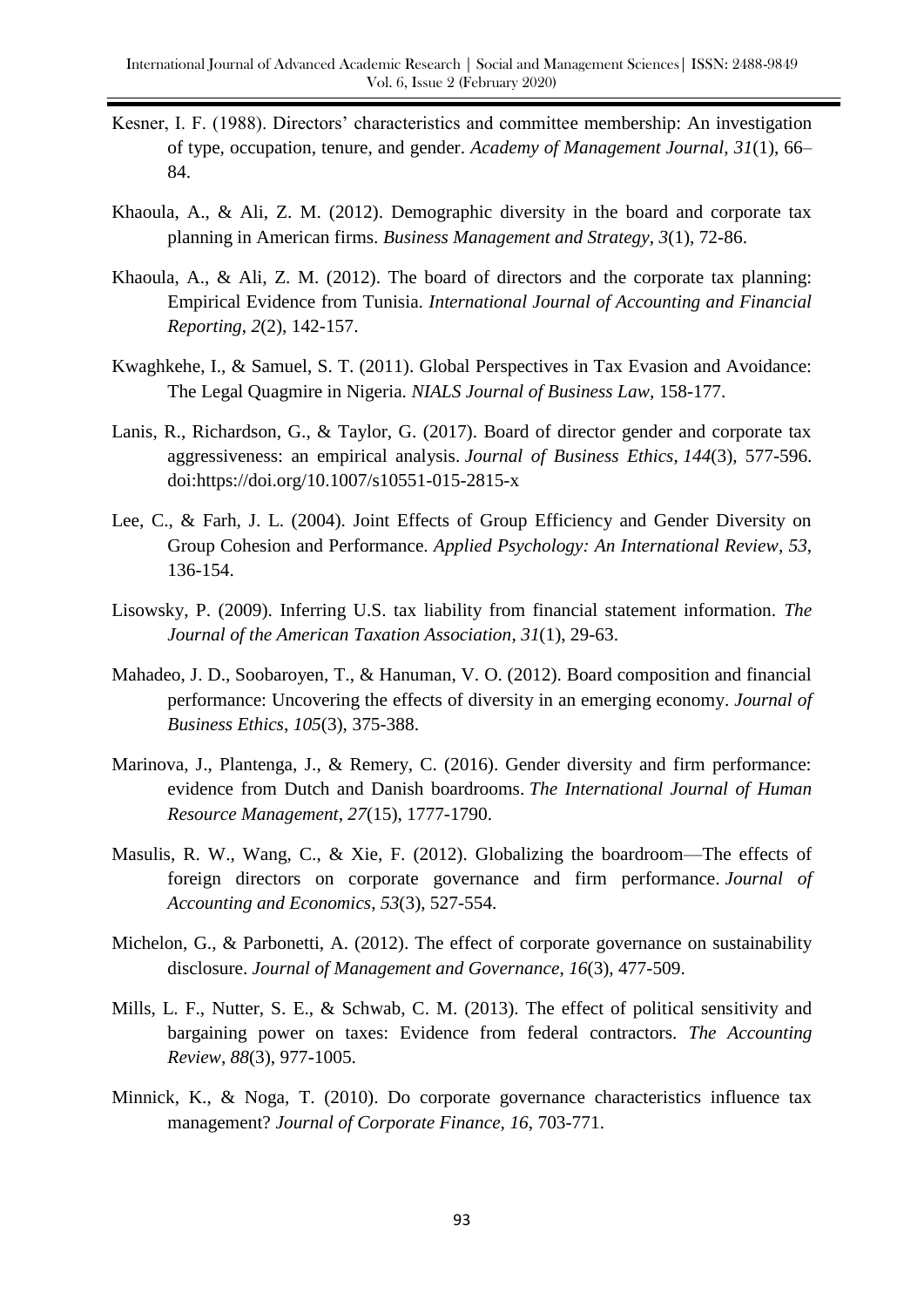- Mohammed, A. N. (2017). *Effect of Corporate Governance Mechanisms on Tax Avoidance in Deposit Money Banks in Nigeria* (Unpublished Dissertation). Department of Accounting, Ahmadu Bello University, Zaria, Nigeria.
- Needham, C. (2013). Corporate tax avoidance by multinational firms. Library Briefing Library of the European Parliament (September 23, 2013).
- Olaoti, Y. I. (2016). *Board of Directors' Heterogeneity and Financial Performance of Listed Deposit Money Banks in Nigeria* (Unpublished Master's Thesis). Department Of Accounting, Ahmadu Bello University, Zaria Nigeria.
- Onyali, C. I., & Okafor, T. G. (2018). Effect of corporate governance mechanisms on tax aggressiveness of quoted manufacturing firms on the Nigerian Stock Exchange. *Asian Journal of Economics, Business and Accounting*, *8*(1), 1-20.
- Opusunju, M. I., & Ajayi, M. I. (2016). Impact of corporate governance of corporate social responsibility of Dangote Group of companies in Nigeria. *International Journal of Business Quantitative Economics and Applied Management Research, 2*(10), 32-48.
- Osiregbmhe, I. S. (2017). *Effects of Board Nationality and Ethnic Diversity on the Financial Performance of Listed Firms in Nigeria* (Unpublished Master's Thesis). Department of Accounting, School of Postgraduate Studies, Covenant University, Ota, Ogun State.
- Osuegbu, E. O. (2007). Good tax planning as legal options to the illegality of tax evasion. A paper delivered at the tax awareness forum for public and organised private sector organised by the Federal Inland Revenue Service.
- Oxelheim, L., & Randøy, T. (2003). The impact of foreign board membership on firm value. *Journal of Banking and Finance*, *27*(12), 2369-2392.
- Oxelheim, L., & Randøy, T. (2001). The Impact of Foreign Board Membership on Firm Value. Research Institute of Industrial Economics Working Paper No. 567: 1-37.
- Oyenike, O., Olayinka, E., & Emeni, F. (2016). Female directors and tax aggressiveness of listed banks in Nigeria. 3rd International Conference on African Development Issues (CU-ICADI 2016), Covenant University Press, pp. 293-299.
- Prastiwi, D. (2018). Does corporate governance moderate the effect of earnings management on tax aggressiveness?. *Advances in Social Science, Education and Humanities Research (ASSEHR)*, *108*, 8-13.
- PwC (2013). International Transfer Pricing. Available online at: https://www.pwc.com/gx/en/international-transfer-pricing/assets/itp-2013-final.pdf
- Pytlovany, A. C., & Truxillo, D. M. (2015). Age diversity at work. In Pachana, N. A. (Ed.) *Encyclopedia of geropsychology*. Singapore: Springer.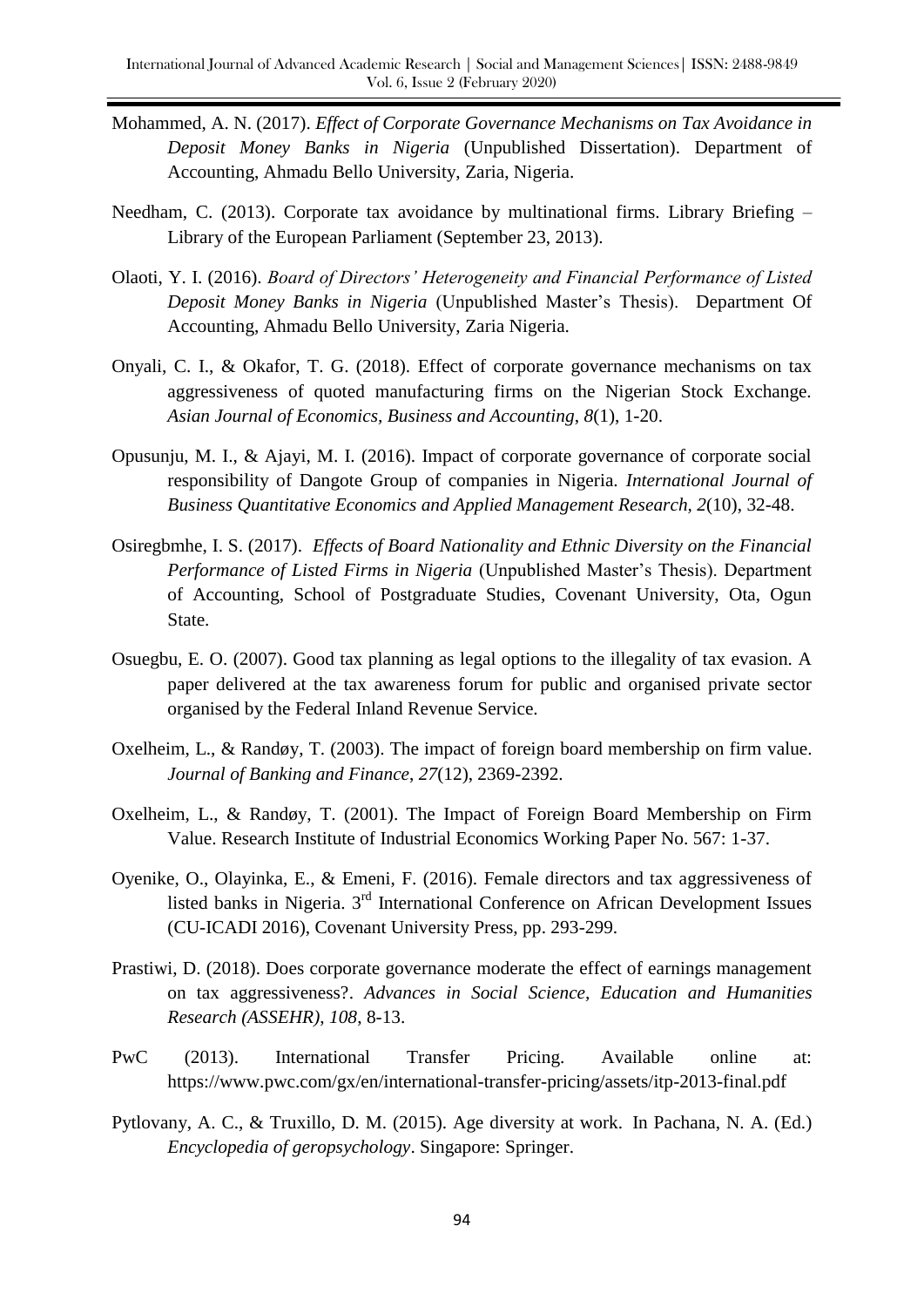- Ramos, F. M. G. (2015). *Testing the Upper Echelons Theory in the European context* (Unpublished Master's Thesis). Available online at: https://repositorioaberto.up.pt/bitstream/10216/81341/2/37090.pdf
- Randøy, T., Thomsen, S., & Oxelheim, L. (2006). A Nordic perspective on corporate board diversity. *Age*, *390*(0.5428).
- Rego, S. O. (2003). Tax-avoidance activities of U.S. Multinational Corporations. *Contemporary Accounting Research, 20*(4), 805-833.
- Richardson, G., Taylor, G., & Lanis, R. (2013). The impact of board of director oversight characteristics on corporate tax aggressiveness: An empirical Analysis. *Journal of Accounting and Public Policy*, *32*, 68-88.
- Rodriguez-Dominguez, L., Gallego-Alvarez, I., & Garcia-Sanchez, I. M. (2009). Corporate governance and codes of ethics. *Journal of Business Ethics*, *90*(2), 187-202.
- Rose, M. (2015). *The impact of board diversity in board compositions on firm financial performance of organizations in Germany* (Bachelor's thesis, University of Twente).
- Schultz, E. L., Tan, D. T., & Walsh, K. D. (2010). Endogeneity and the corporate governance-performance relation. *Australian Journal of Management*, *35*(2), 145- 163.
- Sikka, P. (2010). Smoke and mirrors, corporate social responsibility and tax avoidance. *Accounting Forum*, *34*, 153-168 .
- Singh, V. (2008). Contrasting positions of women directors in Jordan and Tunisia. In S. Vinnicombe, V. Singh, R. J. Burke, D. Bilimoria, and M. Huse (Eds.), *Women on Corporate Boards* (pp. 165-185)*.* Northampton, MA, USA: Edward Elgar.
- Streefland, I. M. (2016). *Gender Board Diversity and Corporate Tax Avoidance - Does female board participation influence the level of corporate tax avoidance in public firms?* (Unpublished Master's Thesis). Erasmus School of Economics, Erasmus Universiteit Rotterdam.
- Tornyeva, K., & Wereko, T. (2012b). Corporate governance and firm performance: Evidence from the insurance sector of Ghana. *European Journal of Business and Management*, *4*(13), 95–112.
- Turgut, G., & Hafsi, T. (2008). Does diversity inside boardroom matter on performance? *ASAC*, 29(6), 69-88.
- Uadiale, O. M., Fagbemi, T. O., & Ogunleye, J. O. (2010). An empirical study of the relationship between culture and personal income tax evasion in Nigeria. *European Journal of Economics, Finance and Administrative Sciences*, *20*, 116-126.